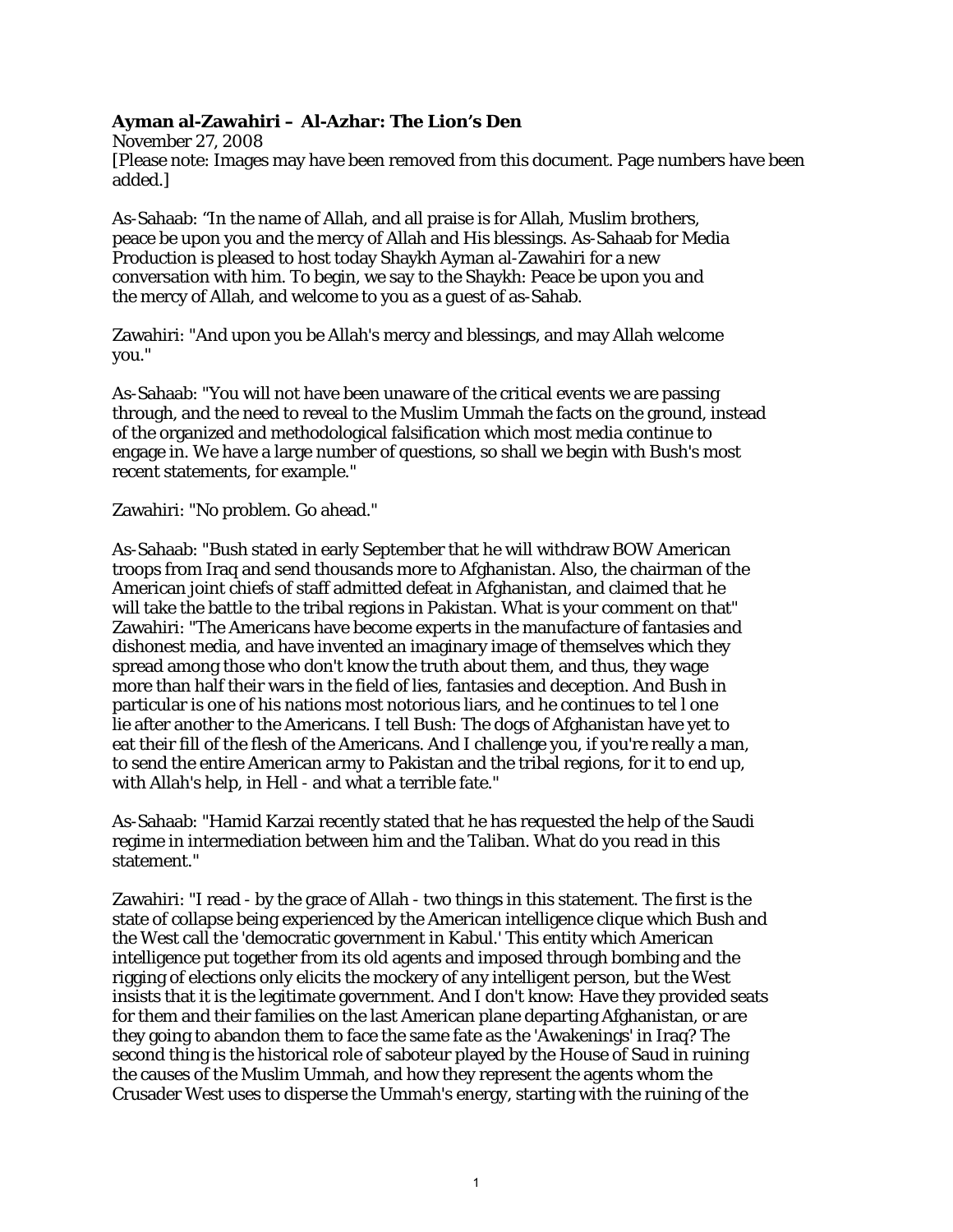1936 revolution Palestine, followed by their role in sabotaging the Afghan Jihad and supporting the aligned parties which produced first the Mujadidi then the Rabbani government, then Abdullah bin Abd al-Aziz's initiative for the recognition of Israel, which the Zionist fanatic Thomas Friedman dictated to him, and finally, the Makkah conference, in which the Saudi government extracted from the leadership of HAMAS respect for the international resolutions which recognize Israel and throw away most of Palestine.'

As-Sahaab: "It was subsequently reported in the news that the spokesman for the Taliban rejected the call for negotiations, and he said that the Crusader forces which have invaded Afghanistan must leave first."

Zawahiri: "Yes, and the commander of the British forces in Afghanistan stated that the war with the Taliban can't be decided with force alone, and also, Abd al-Rahim Wardak, the Afghan defense minister, stated after returning from America that the problem of Afghanistan won't be solved by force and there must be a political settlement in Afghanistan; and all this is proof of the failure of their Crusade, by the grace of Allah."

As-Sahaab: "OK. We go from Afghanistan to Palestine and Gaza and this unjust, oppressive blockade in which the Hosni Mubarak government colludes with Israel to bring our brothers in Gaza to their knees. What do you see as the way to end it."

Zawahiri: "This embargo will only be lifted by force and pressure, and this is the responsibility of the entire Ummah in general and the people of Egypt in particular. If the puppet governments in general and the one in Egypt in particular were to be subjected to incessant protests, clashes and pressure, these puppet governments would backtrack on their collusion with the Jews in their embargo against our people in Gaza. If the Egyptian were to rise up with their tongues, pens and hands, they would  $-$ Allah permitting - be able to demolish a thousand embargoes. Otherwise, the embargo will expand to include Egypt just as it expanded to Iraq before and to Gaza today.

As-Sahaab: "Actually, the war of starvation has already expanded to Egypt, Yemen and a number of Muslim countries."

Zawahiri: "The fact is, our fundamental enemy is this defeatist spirit hesitation and attachment to safety which motivates us to backtrack whenever the tyrants attack us and to plead with them and promise them that we will only resist them with the methods they choose for us, and that we will abandon our brothers to let the corrupt ones to bite at their flesh in front of us while we look on and lament."

As-Sahaab: "But you don't think that the Mujahideen have been liberated from this defeatist spirit."

Zawahiri: 'Yes, and that is from Allah's grace on this Ummah. But what is needed now is that this spirit be transferred to all sections of the Ummah. So for example, what's the problem if students, employees and workers, were to refuse to study and work until the siege is lifted from Gaza? What's the problem if everyone in Egypt were to go on strike and announce that they are blockading themselves in their houses until the government lifts the blockade from our brothers in Gaza? Are we unable to carry out such a peaceful, passive strike? Workers, employees and students just have to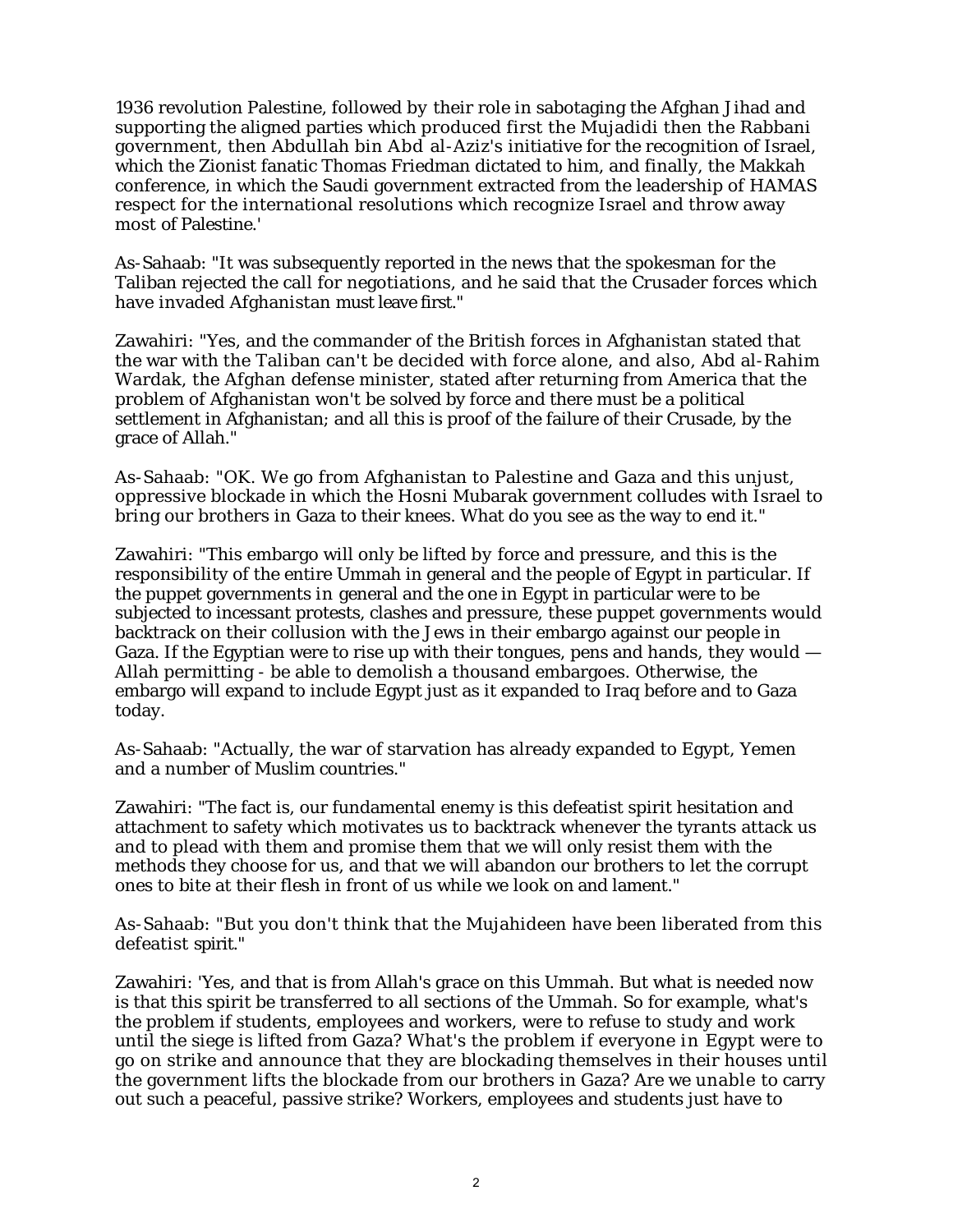refuse to go to their places of work and study for one or two weeks or more until the siege is lifted from Gaza and this devilish plot to enslave our Ummah and devour us one after the other comes to a halt. Our people and brothers in Egypt want the embargo on Gaza to be lifted, and I tell them that the lifting of the embargo is in your hands and that the neutralization of Israel's plan to apply pressure to the people of Gaza and force them to surrender is in your hands. And know that your remaining in your houses until the siege is lifted is a direct strike against Israel and a step towards the liberation of al-Aqsa. And I call on my brothers in the Islamic and Jihadi sites on the Internet to adopt this call and expand on it.

As-Sahaab: "This might be a new experience and experiment for them."

Zawahiri: "Yes, the experiment of communicating with the Muslim popular bases."

As-Sahaab: "But some might fear that this experiment will fail."

Zawahiri: "Let it fail. And let us repeat and develop it a thousand times until it succeeds. We are obeying Allah and worshiping Him, and Allah doesn't allow the reward of those who do good works to be lost..."

As-Sahaab: "But the people might be afraid of the government oppressing them."

Zawahiri: "Then let's live in humiliation, and let's die in it. Resistance to injustice is a must, and sacrifices are a must for resistance."

As-Sahaab: "But don't these actions need brave leadership which believes in Jihad against tyranny, dictatorship and crusader-Zionist aggression against the Muslim Ummah."

Zawahiri: "Without a doubt, and this is why the rank and file of students and workers must reject the governmental unions which the government imposes on the nation, and the rank and file of students and workers must choose legitimate unions and impose them on the government. And this is peaceful struggle which doesn't require bearing of arms or fighting. And I know that the majority of students defend Islam and want to see it empowered, and that's why that majority must set up its union independent of the investigation bureau-and-government-backed union."

As-Sahaab: "The governmental meddling in the labor unions was exposed in the recent protests in al-Mahallah al Kubra."

Zawahiri: "Yes, and some of the opposition parties took part in conspiring against the workers, and the worker's problem is a fundamental part of the Zionist Crusade which aims to destroy our economy, strike its basic institutions and sell them at the paltriest of prices to Jewish companies, and aims to spread hunger and unemployment in our countries. And the agent of the Crusaders and Jews who rule us are the ones who steal our foodstuffs and rights and siphon them into their bank accounts. This is why I let the workers know that this is not solution to their problems outside of confronting that campaign. Without confronting the Zionist Crusade, we will never gain our independence, and the people won't be able to choose their rulers and hold them to account, and they won't be able to rid themselves of the corrupt clique which has plundered our treasures."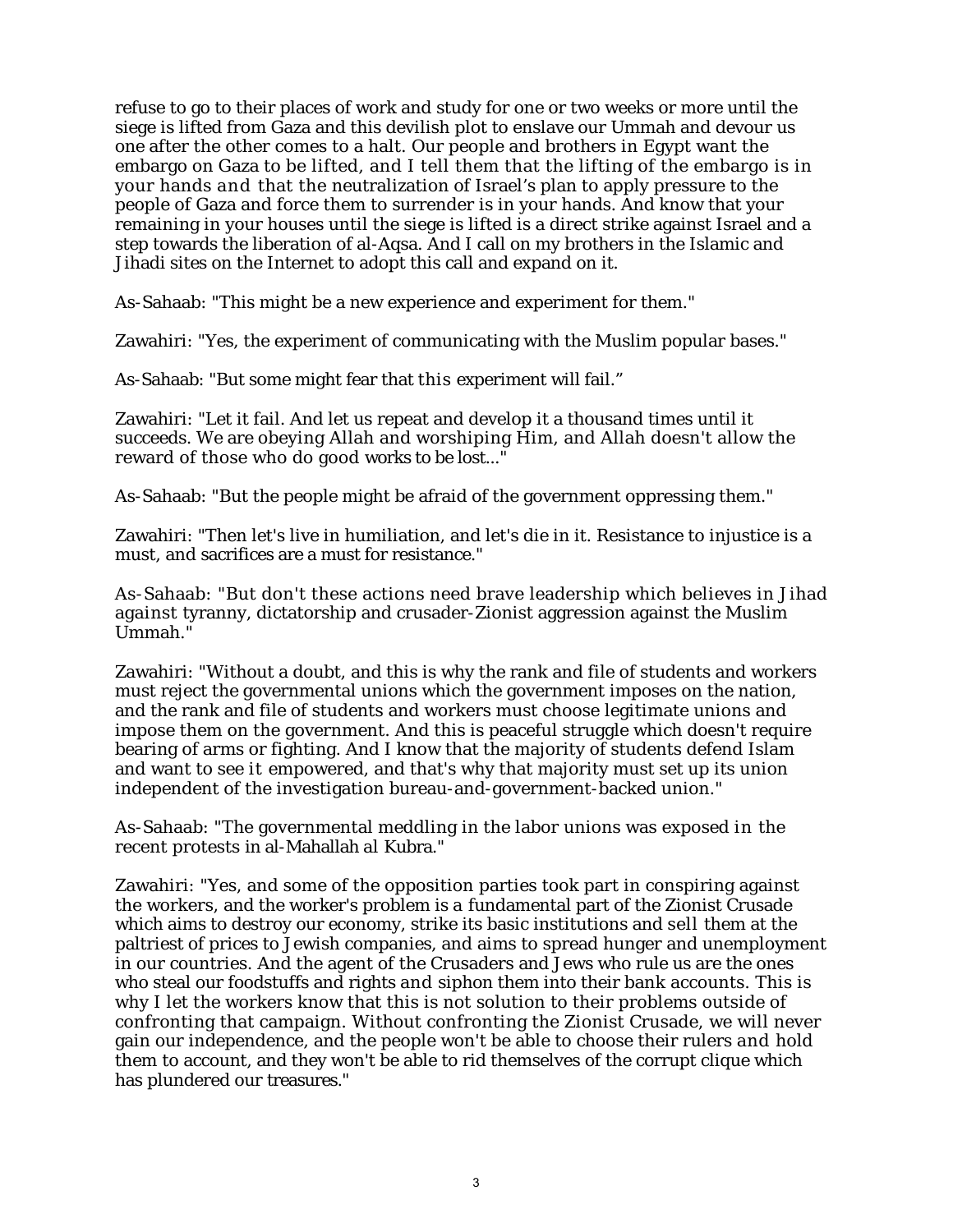As-Sahaab: What draws one's attention is that the phenomenon of poverty hasn't been limited to impoverished or low-income states, but has spread to states with high incomes like Algeria and Saudi Arabia."

Zawahiri: "Naturally, because through the treasonous rulers the theft of our treasures takes place and our people are starved to make them submit to the American-Zionist plot to finish us off."

As-Sahaab: "But the one who confronts this through protests and strikes will be subject to governmental repression, and America and Israel will consider leaderships or unions with such attributes carrying out strikes to lift the blockade from Gaza to be extremist leaderships which must be made an example of in accordance with American and Zionist standards."

Zawahiri: "Of course. But resistance to the Crusader-Zionist aggression against our Muslim Ummah is a must. And we must appreciate that we are facing a Satanic pact whose head is in the White House and whose limbs include the soldiers of Central Security who make an example out of the women and demonstrators in the streets of Cairo and al-Mahalla and impose the blockade on Gaza, and include the American forces and their allies in the Iraqi and Afghan armies who burn villages in Iraq and Afghanistan."

As-Sahaab: "Talking about popular unions and protests reminds us of an important subject, which is: Why aren't the 'Ulama playing their role in confronting corruption and Crusader Zionist aggression against our Ummah? And don't you think that their current role in this field isn't appropriate for them as bearers of the legacy of Prophethood, who must be leaders of society? So what - as you see it - is the reason for this?"

Zawahiri: "The reason for this is the old colonialist plot to detract from the 'Ulamas' stature; distance them from the leadership of society; nationalize knowledge and issuing of Fatwas; make the 'Ulama employees of the governments; and create a government association with a monopoly on issuing Fatwas. This is why 'Ulama are forbidden in many Islamic countries to create any independent organization. Whether they be countries which have the union system or those which have no union or political system - like the government of the House of Saud - you will find no independent organization, league or union for the Ummah's 'Ulama in those countries. In Egypt, for example, many groups have unions: Even dancers have their unions! But when it comes to the 'Ulama, they are forbidden from having any union organization to take care of their affairs and provide for those of them who are hurt"

As-Sahaab: "Why don't the 'Ulama insist on creating an independent organization or council to speak for them and look after those of them who are hurt."

Zawahiri: It's because of the state of fear and hesitation which has afflicted our societies as a result of repression. But recent events have led many to break free of these shackles which make us like sheep in the hands of the butcher as he drives us one after the other to the slaughter without any objection."

As-Sahaab: "But will the people defend the 'Ulama if they were to defend the Ummah's rights."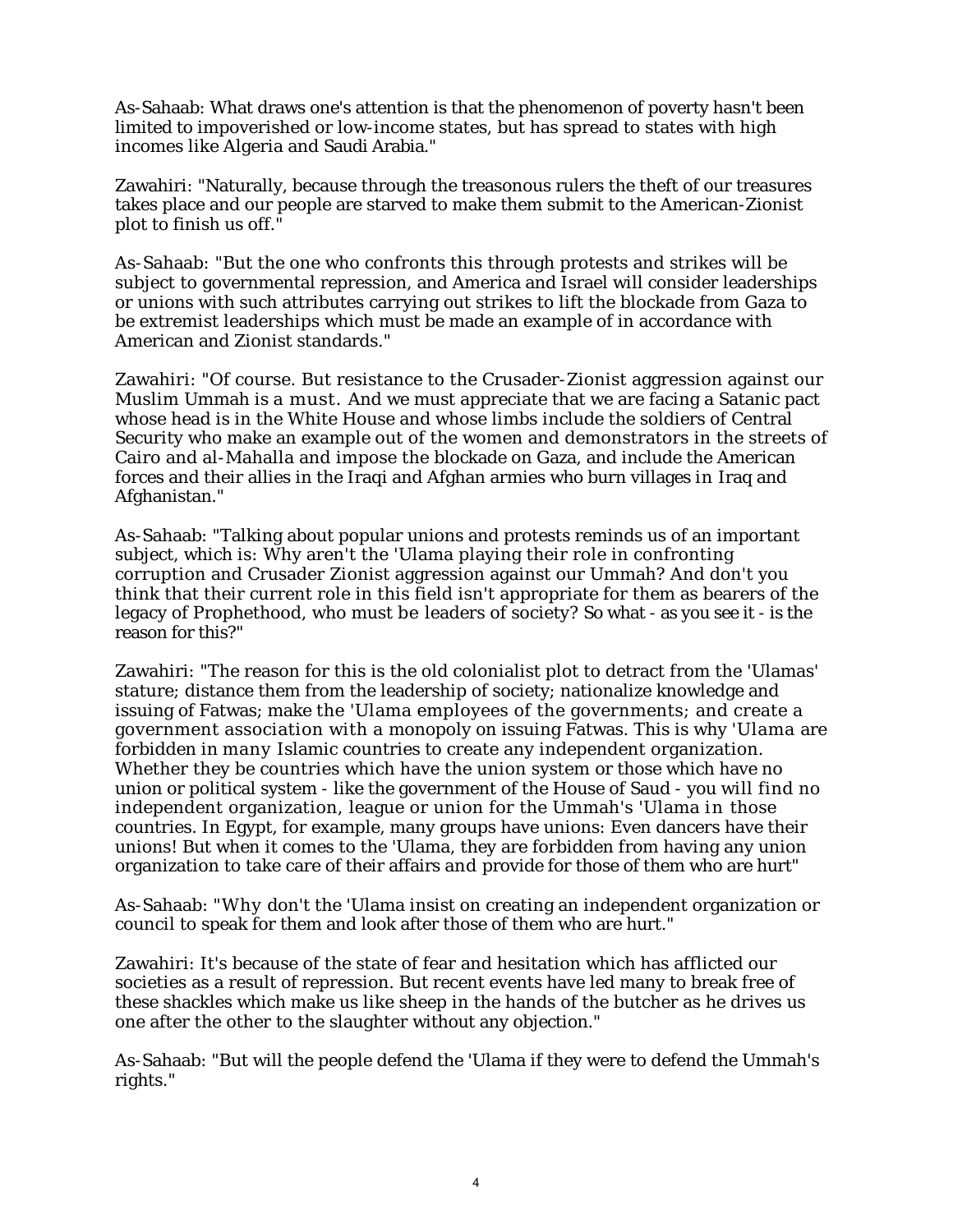Zawahiri: "Allah willing. The Ummah is surging, and it is in need of a leadership which will rally around it. Among the examples of that is when the 'Ulama of al-Azhar University, in 1209 H, declared a general strike and stopped studies in al-Azhar and the markets were closed, in protest at the Mamluks' oppression of the people. The Mamluks were forced to submit, and the Qadi drew up a deed requiring them to refrain from all oppressive acts and to adhere to the laws of the Shari'ah, and the Mamluks signed it..

As-Sahaab: "Do you, in mentioning this example, want the 'Ulama of al-Azhar to lead the Ummah's movement against oppression."

Zawahiri: "Not just against oppression, but also against the Zionist Crusade as well. Why don't the Shaykhs of al-Azhar declare a general strike until the blockade is lifted from Gaza, and invite the Ummah to do the same and declare that as long as our people remain under siege in Gaza, the Ummah will continue to protest and strike?'

As-Sahaab: "But do you expect that the 'Ulama of al-Azhar are psychologically prepared to perform such a great role in the history of the Ummah."

Zawahiri: "Al-Azhar is the lions' den, and it has been the Ummah's bastion in times of severity and crisis."

As-Sahaab: But don't forget that the likes of Sayyaf, Rabbani, Mujadidi and Tantawi graduated from al-Azhar."

Zawahiri: They represent the dark side of al-Azhar."

As-Sahaab: "Then who represents its bright side,"

Zawahiri: "Many, by the grace of Allah, like Shaykh al-Adawi, who declared the rule of Khedive Tawfiq to be invalid due to his allying himself with the English, and Shaykh 'Iz-ud-Din al-Qassam and Shaykh Muhammad Farghali, who fought the English in the Canal, and Shaykh Muhammad al-Awdan, and Shaykh Ahmad Shakir, and Shaykh Ahmad al-Mahalawi, and Shaykh Abd al-Hamid Kishk, and Shaykh Abduilah Azzam - may Allah have mercy on them all - and Shaykh Umar And al-Rahman - may Allah free him. These and their likes are the lions of al-Azhar and its bright side. Ahmad Shawqi says: Rise before the world and hail al-Azhar and sprinkle jewels on the ears of time and make the pearl's place, should you detail it in praise of it, the brilliant beads of the sky and fear much and discharge the right of leaders who rose in it like flowers and made seas surge. They were more majestic than kings and of stronger authority and more imposing in appearance in times of fear, their sides were the sanctuary of safety and their shadow was the refuge [it took] from every sea rich in the Shari'ah and the magnificent character reminds you of a lion O institute whose wall spent the days and whose pillar crossed the nights and eons time came upon it protecting a tradition and defending a devotion and guarding an awareness the club of the divine institute was an axis and pivot for the country's provinces whose cause was born on its prayer-niche and in it crawled as a child and grew into an adult shake the villages from their caves and tablets. You are by Allah the mainstays of the villages. Those who shout if wrong is done to the sanctuary and those who roar if the thicket is invaded not the ignorant and helpless, nor those who walk swaggeringly in shackles of gold."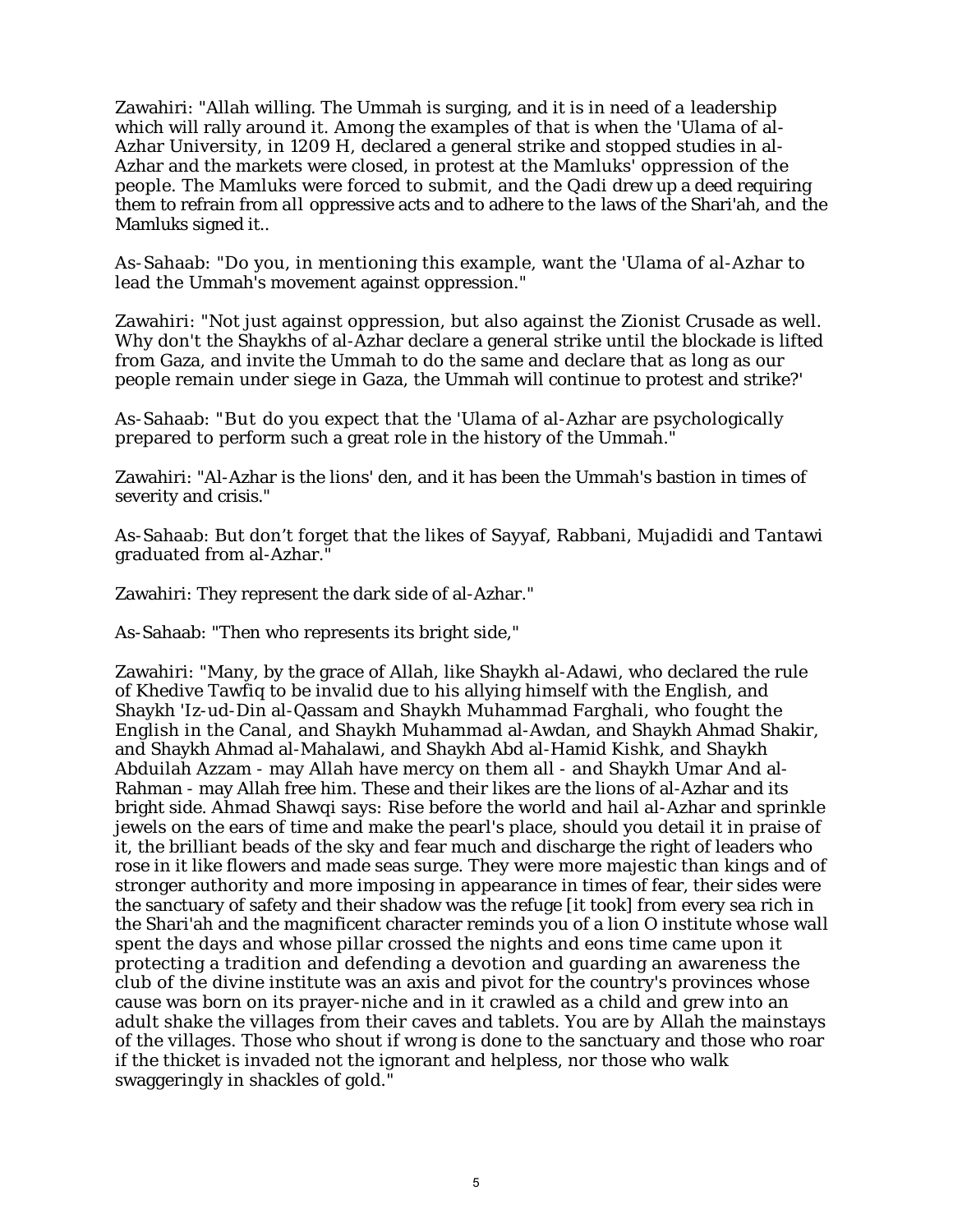As-Sahaab: "In the verses you recited, Shawqi says: Shake the villages From their caves and tablets, you are by Allah the mainstays of the villages, it's as if he's pointing to the serious influence al-Azhar's 'Ulama have on the Ummah and Muslims."

Zawahiri: "Yes, and this is why British colonialism and the governments following it were so intent on turning al-Azhar into a governmental organization. In fact, a recently-issued law forbids demonstrating in places of worship: In other words, al-Azhar, which was the historical outlet for gathering and protest against the crimes of the Crusaders, Jews and their agents in our countries."

As-Sahaab: "And does the government in Egypt treat the Christians - for example the same way it treats the 'Ulama of al-Azhar."

Zawahiri: "The government is unable to interfere in the selection of the Pope [the Patriarch of Alexandria] nor the [Coptic] religious council, but it appoints "Shaykh al-Azhar," the members of the Islamic Research Council, the Mufti, and the Religious Endowments Minister. And along the same lines, it confiscated al-Azhars endowments and imposed on it a series of laws which paralyze and cripple it."

As-Sahaab: What has been the result."

Zawahiri: The result is that al-Azhar has turned into a government agency; and the result is that its presidency is taken over by trembling fingers like Shaykh Tantawi, who welcomed the Israeli ambassador and the chief rabbi of Israel in al-Azhar, and who gave Wafa Constantine over to the dungeons of the monasteries. And in the tragedy of Wafa Constantine, Shaykh al-Azhar [Tantawi] and his helpers were backtracking and handing over Wafa Constantine while the Pope and his priests were being adamant, engaging in escalation and applying pressure. So who are the majority, and who are the minority?"

As-Sahaab: "Speaking of Wafa Constantine, some Egyptian papers have reported that Wafa was killed in the Wadi el Natrun monastery."

Zawahiri: "If that report is true, its a calamity and disaster, and [responsibility for] the torture, punishment and persecution suffered by this Mujahidah and liability for her death - if she has been killed - is born partly by Shaykh al-Azhar [Tantawi], because he is the one who handed her over to the torturers in monasterial robes."

As-Sahaab: "But how is it possible for someone to disappear without the police and public prosecutor moving to investigate."

Zawahiri: "One of the tragic ironies of Egypt is that the public prosecutor received a number of complaints and notices requesting a search for Wafa Constantine and confirmation of her safety, but the Islam-betraying public prosecutor and the cowardly Egyptian police behave like lions against the weak among the people and against anyone who objects to the government's immorality and corruption and its rebellion against Islam, while it stands meekly and helplessly before the power of the Coptic priesthood which seeks protection with the American Crusader. No one in Egypt - from Hosni Mubarak to the lowest officer - is able to approach the Coptic Church or any one of its monasteries."

As-Sahaab: "Why is that."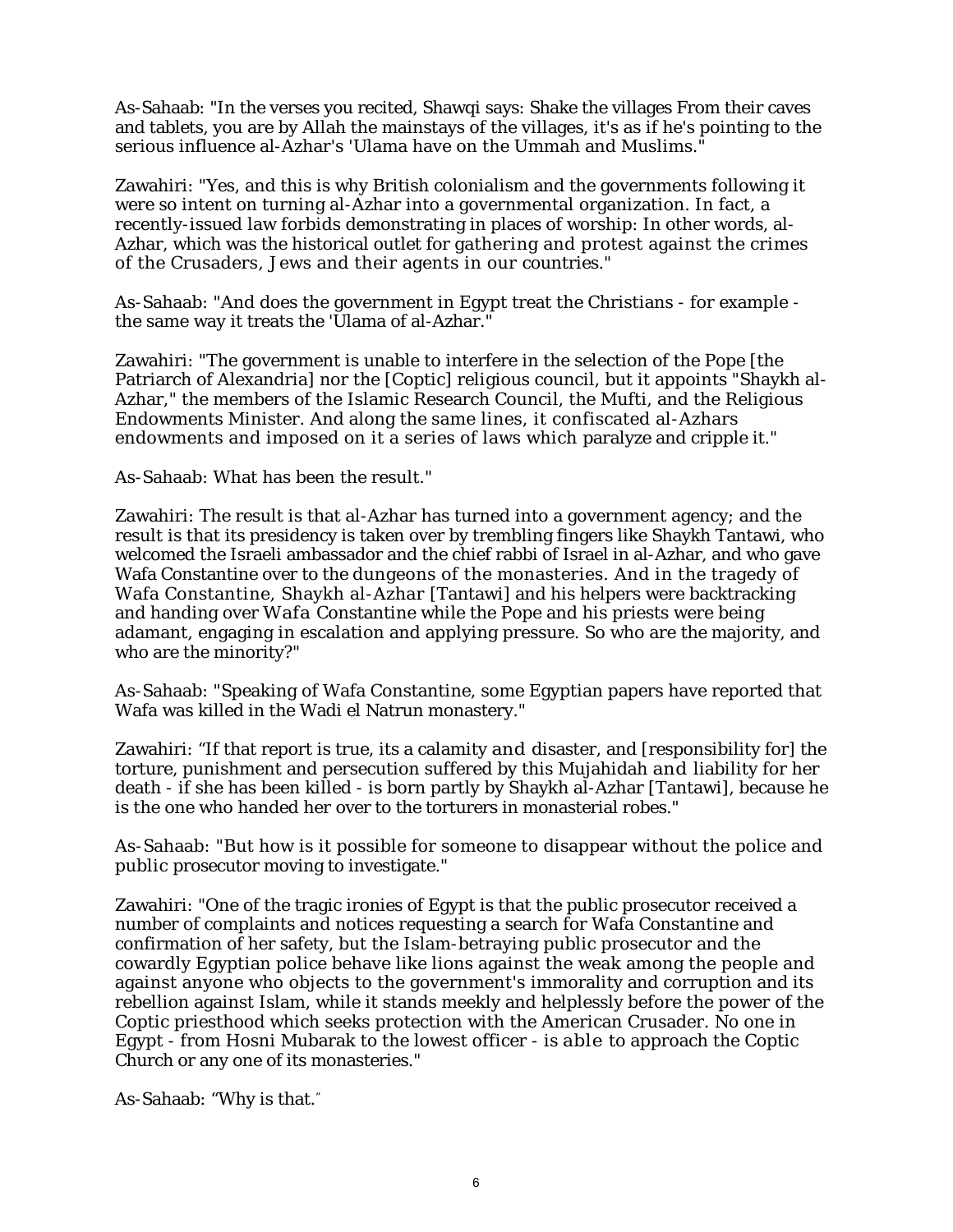Zawahiri: "Because the Coptic Church is an independent state under the protection of the American Cross; and America, which claims to protect religious freedom and fight to prevent religious persecution, is the one who forced the Egyptian government to hand over Wafa Constantine to the Church, and it is the one who protects the Church and its monasteries from any inspection or legal prosecution. Thus, in tortured Egypt, how many a mosque had been invaded, and how many an Imam has been humiliated, arrested and tortured, but the police don't dare to raid a church or touch a priest."

As-Sahaab: "It's not just in Egypt: In fact, Bush supported the invasion and destruction of the Red Mosque and Jami'ah Hafsa in Islamabad and the killing of their students... OK, let's return once more to the topic of the 'Ulama."

Zawahiri: "Go ahead."

As-Sahaab: "You are calling for there to be an assembly or collective for the 'Ulama which would speak in their name, but governments might detour around this grouping by creating a governmental group and imposing it on the 'Ulama. For example, there is the Senior 'Ulama Panel on the Arabian Peninsula, which permitted the forces of the infidels to enter the countries of the Muslims."

Zawahiri: "No, the Senior 'Ulama Panel on the Peninsula and the Islamic Research Council in Egypt and their like represent those who appointed them: Namely, the corrupt and corruptive governments. I'm not talking about them."

As-Sahaab: "Then who are you talking about."

Zawahiri: "I'm talking about the honest 'Ulama, whom the Ummah respects and whose stances in confronting the corruption and treason of our rulers it appreciates: Those who objected to the infidel forces entrance to Muslim countries in general and the Country of the Two Sanctuaries in particular."

As-Sahaab: "Like who."

Zawahiri: "Like Shaykh Hamood al-'Uqla, may Allah have mercy on him, who wrote his valuable and courageous book, 'The Chosen Position on the Ruling of Seeking Help with the Kuffaar.' And like the Mujahid Shaykh Umar Abd al-Rahman, may Allah free him... And like the martyred - as we see them - Shaykhs Abdullah al-Rashood and Umar al-Sayf, may Allah have mercy on them both."

As-Sahaab: "OK, but what's the guarantee that the government won't turn any grouping of Ulama into a governmental panel subservient to it?"

Zawahiri: "The guarantee is that the 'Ulama insist on their panel being financially and administratively independent of the goverment's interference."

As-Sahaab: "You talk about financial and administrative independence. What do you mean—first—by financial independence."

Zawahiri: "What I mean by financial independence is that there be for each panel or grouping its own sources of financing from the Muslims' wealth and their Zakat and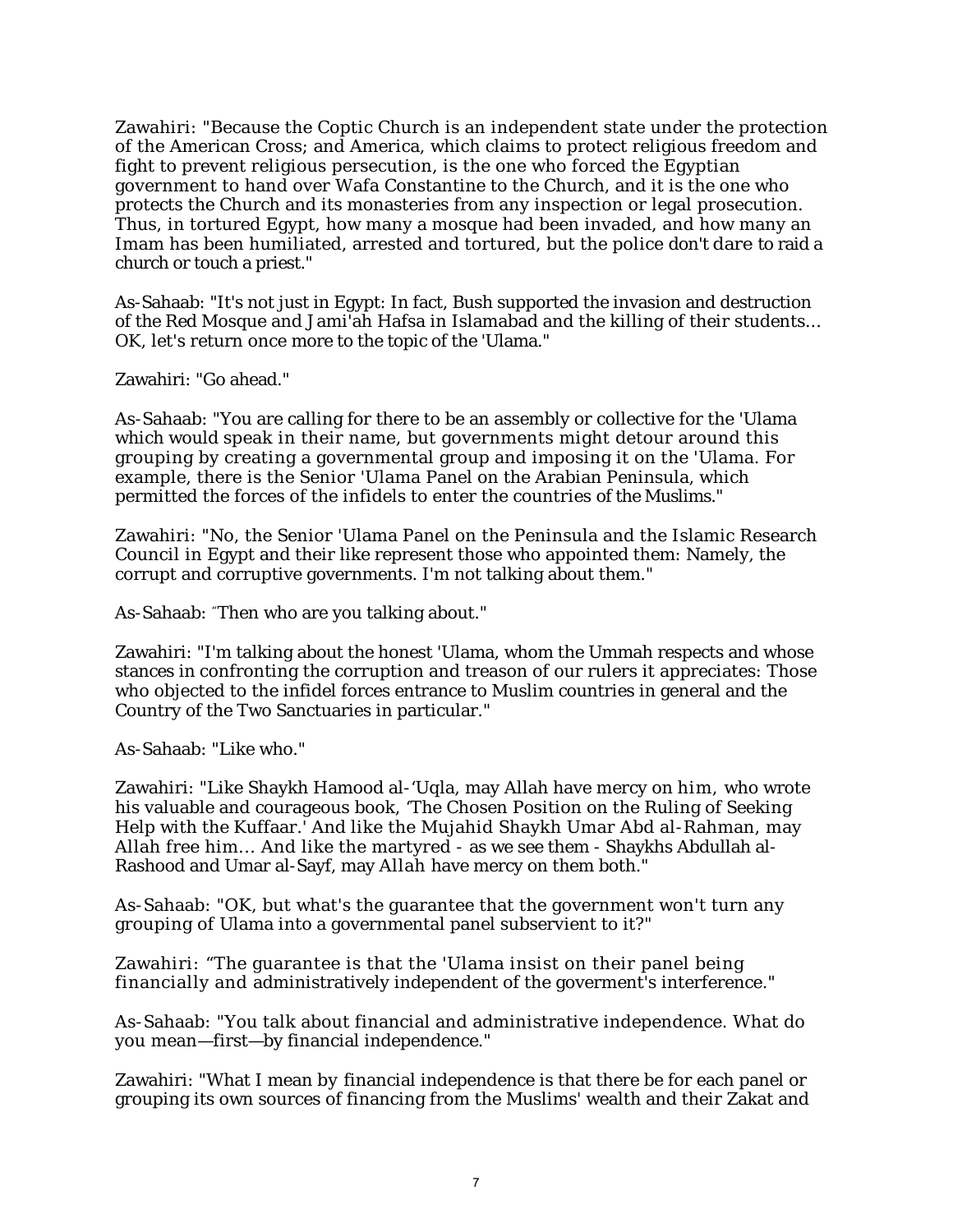## endowments."

As-Sahaab: "Are there endowments reserved for the 'ulama."

Zawahiri: "There are huge endowments reserved for the 'Ulama of ai-Azhar which the Muslims have bequeathed throughout history, but the government has gobbled them up. That's why al-Azhar's endowments must be returned to al-Azhar, for them to be administered by the 'Ulama of al-Azhar, in order to guarantee the independence of al-Azhar and its 'Ulama, so they are able to speak the truth to the government's face and defend the Ummah's rights. As for the Arabian Peninsula, funds are readily available there, praise Allah, but where are the 'Ulama who demand their independence? Don't you see how the Shi'ite 'Ulama on the Peninsula maintain their financial independence from the government? Don't you see the daring demands they make of the government, most recent of which were the demands of Nimr al-Nimr? Why shouldn't the 'Ulama of the majority be at least as independent and daring as the Varna of the minority?"

As-Sahaab: "OK, and what do you mean by administrative independence.'

Zawahiri: "I mean by that the 'Ulama must have complete freedom in electing the formations of their grouping or panel; and not just that, but Shaykh al-Azhar must be chosen by al-Azhar's 'Ulama, and the Senior 'Ulama Panel which Abdul Nasser abolished must be brought back."

As-Sahaab: "But don't you see that by that you're asking the 'Ularna to enter into a clash with their governments which might bring harm and punishment upon them.

Zawahiri: "First, the 'Ulama must be examples for the rest of the Ummah. Second, I'm asking of the Ulama something easier than bearing arms, even though bearing arms today is the duty of every Muslim who is able to bear them. I'm asking them to defend their independence and their al-Azhar, and not to permit it to be turned into an administration which sings the praises of the government. I'm asking them to expel from their collective the shaky 'Ulama whom the governments imposed on them, like Tantawi, All Jum'ah, And al-Aziz Aal Shaykh and their like."

As-Sahaab: "Shaykh Tantawi has become more royalist than the king. He called for the journalists who talked about Hosni Mubarak's health to be flogged!"

Zawahiri: "Yes, while he sings the praises of the floggers who gnaw day and night at the peoples flesh and hand the country over to the Crusaders and Jews and forbid sustenance and medication for our people in Gaza."

As-Sahaab: "But don't you think that this call might receive opposition from the senior Shaykhs."

Zawahiri: "First, let me tell you about a historical event. When the French campaign reached Cairo under the command of Napoleon Bonaparte, he gave orders for a Divan made up of 10 senior 'Ulama to be formed for him to rule Egypt in their name and absorb the Muslim Ummah's anger by way of them: i.e., just like the two puppet governments in Iraq and Afghanistan. This matter was presented to a number of senior Shaykhs, and three of them rejected it: Shaykh al-Sadat, Shaykh Muhammad al-Amir, and Sayyid Umar Mukram, chief of the Sharifs - may Allah have mercy on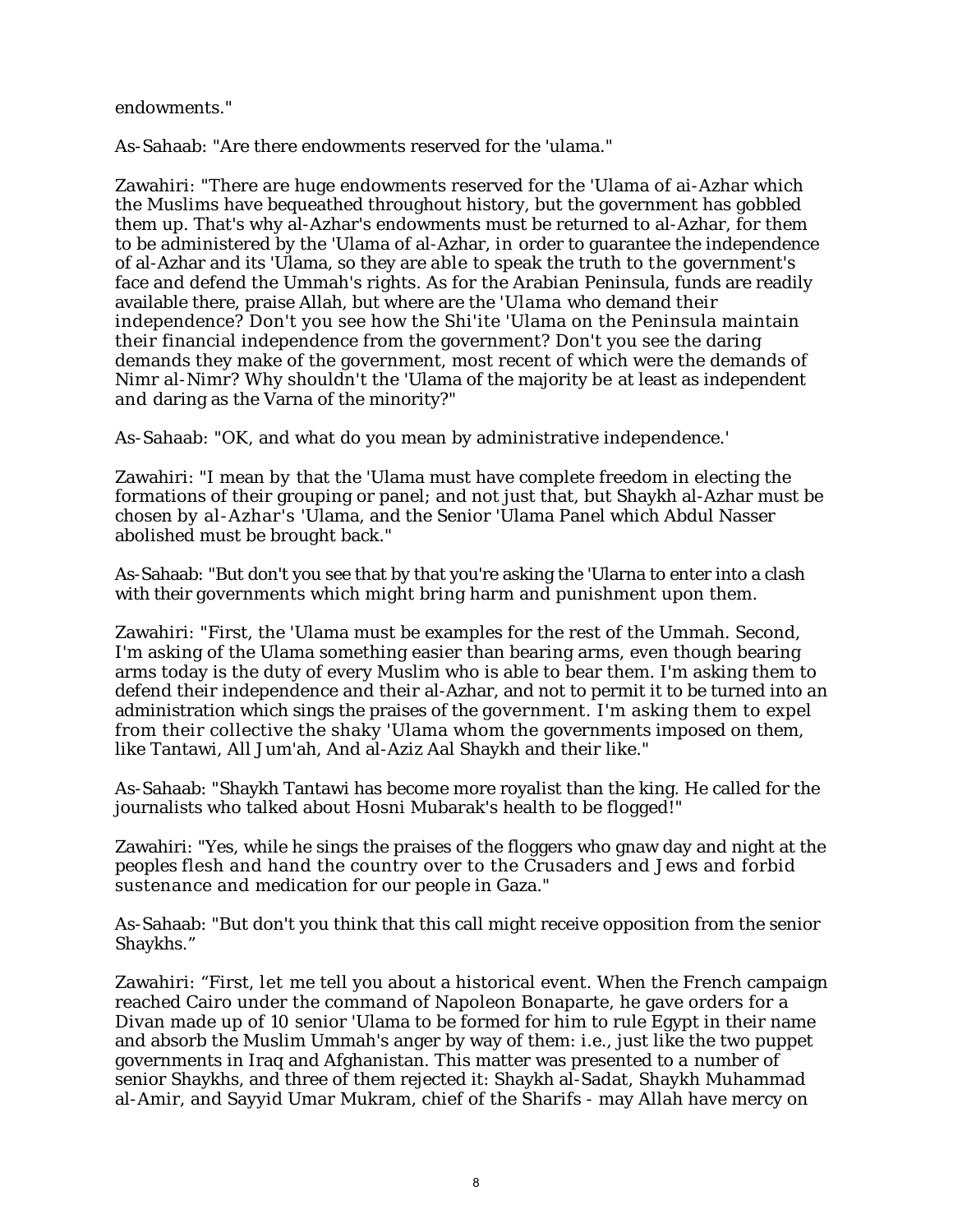them all. But other agreed, and the Jajlis was formed and was headed by Shaykh al-Azhar al-Sharqawi (may Allah have mercy on him). However, the Muslim Ummah in Egypt rejected this Jajlis, and the young 'Ulama and students of knowledge rejected the compromise of the senior 'Ulama, and the Ummah followed them and didn't follow the senior Ulama who surrendered to Napoleon; and the first Cairo uprising broke out three months after Napoleon entered Egypt, despite opposition to it from the senior Shaykhs. Then, after the French brutally suppressed it by way or artillery shelling of Cairo and al-Azhar, followed by the invasion on horseback of al-Azhar and the attack on its sanctity and desecration of it, it wasn't long before one of the students from the Levant - the martyr as we see him Sulayman al-Halabi (may Allah have mercy on him) - swooped down on (Jean Baptiste] Kleber, the second commander of the campaign after the flight of Napoleon, and killed him. Then the second Cairo uprising broke out along with to the regional uprisings, despite the opposition of the senior Shaykhs, and those revolutions were one of the most important reasons for the Frenchmen's departure from Egypt. Were the Muslim Ummah to have followed the senior Shaykhs in Napoleon's Majlis, Egypt would have become another Algeria."

As-Sahaab: "Fine. That's first"

Zawahiri: "Yes. And second, we - and for Allah is all praise - don't have a Pope nor a Wali-i-Faqih who speaks in the name of the Hidden Imam. Rather, everyone judges by the Quran and Sunnah. So if someone opposes or hesitates, then the Ummah is in good shape and has i it hose free and noble ones who can shake the regimes of corruption and treason. But the forces must be brought together and organized."

As-Sahaab: "Does this mean you are calling on this vanguard of free and noble ones to make a move."

Zawahiri: "I call on the 'Ulama in general, and the people of courage and dignity in particular, inside al-Azhar and outside of it, to make a move and organize the ranks of the 'Ulama, because the Zionist Crusade if ferocious to the extreme, and if we don't confront it, it will leave nothing behind."

As-Sahaab: "Shaykh Usama Bin Ladin - may Allah protect him - had made an effort along these lines."

Zawahiri: "Yes. And he - may Allah preserve him - told me that after the end of the Afghan Jihad, he had proposed to many of the dynamic preachers the idea of a group of 'Ulama leaving the Peninsula to continue preaching and commanding good and forbidding evil. But their hesitation caused the opportunity to be lost, and then many were arrested, and the transformations and backslides of which you are aware came to pass during and after prison."

As-Sahaab: What's behind those transformations and backslides, in your opinion?"

Zawahiri: "They failed the first test when they inclined toward safety and recoiled from emigration, which is one of the traditions of the Messengers and their followers. So it wasn't a surprise when they failed in the harder test, which is prison."

As-Sahaab: "Fine. May we turn to Iraq?"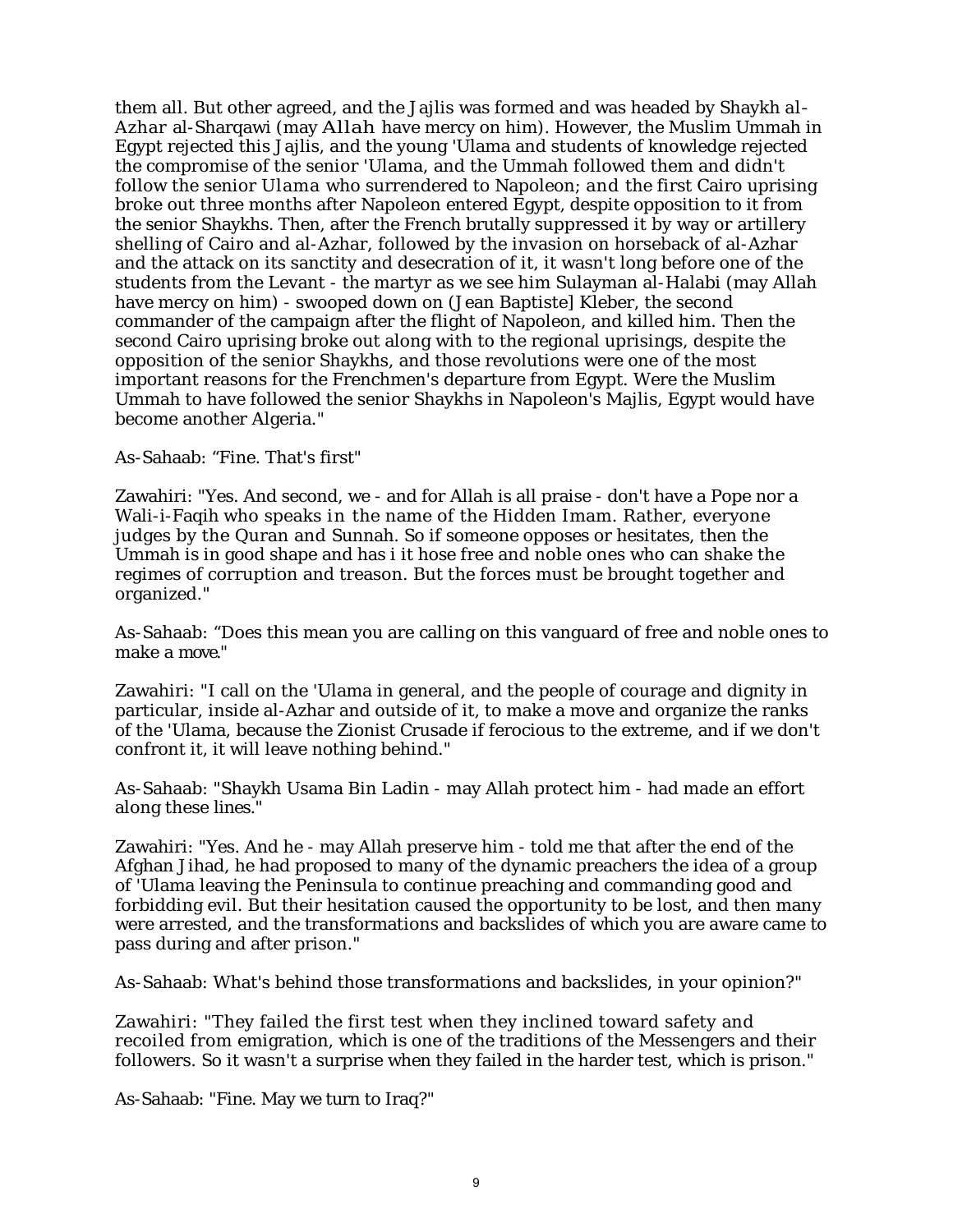Zawahiri: "Please."

As-Sahaab: "In a recent address of Bush's on September 9th, which we referred to at the beginning of our conversation, he claimed that America had achieved victory in Iraq. So what's your comment on this."

Zawahiri: "My comment - first - is that Bush, in the same address, admitted to the fragility of the alleged victory... And Petraeus stated that he never declared victory in Iraq and that current achievements are fragile and subject to reversal and the United States must face long-term threats in Iraq. Patraeus also stated that the situation in Iraq was 'hard and hopeless,' but has now turned into 'hard but hopeful.' So is this victory? Second: In all of Bush's statements and in official American publicity, there is a fib factor of no less than 50 percent All of us remember the tale of the weapons of mass destruction in Iraq, and Saddam's connection with al-Qaida and the events of September, and Bush's declaration of the end of major military operations in Iraq following the invasion, and the monotonous recital about the remnants of al-Qaida and Taliban and Shaykh Usama's - may Allah protect him - kidney failure, and the numerous attempts to kill my poor self."

As-Sahaab: "OK, OK, we'll get to these assassination attempts, Allah willing. But this fib factor - if we were to deduct it from the American propaganda line, what would we see?"

Zawahiri: We would see the correct picture."

As-Sahaab: "And what is the correct picture?"

Zawahiri: 'The correct picture is that there are two facts in Iraq. The first is that America has been defeated, and the second is that the Americans are leaving Iraq, and the Islamic State of Iraq is staying there, by the grace of Allah…"

As-Sahaab: "But the Jihadi operations in Iraq have decreased."

Zawahiri: "First, guerrilla warfare goes up and down, and the Mujahideen continue to inflict great harm on the Americans and their agents by the Americans' own admission. And second, this transformation took place through huge American support for the Iraqi army and police, whom the Americans will abandon to face their fate at the hands of the Mujahideen after the Americans depart…"

As-Sahaab: "And what about the 'Awakening Councils?"

A: -The 'Awakening Councils' have lost both their religion and worldly life, and the Americans have abandoned them, as is their custom with their agents, like the Shah of Iran and Pervez Musharraf. And the Shiite government won't accept them, and its claim that it will assimilate 20 percent means in actual terms that it more or less won't assimilate anyone. That's assuming it doesn't liquidate them one by one, because it can't possibly accept a non-Shi'ite armed force in Iraq, and the Iraqi government stated that the 80 percent of the Awakening Councils which it won't assimilate into the security forces must be disarmed. This is why I call on everyone who fell into the quagmire of Awakening treason to hasten to honest repentance, which is the only behavior which can possible avert them from the Mujahideen's retaliation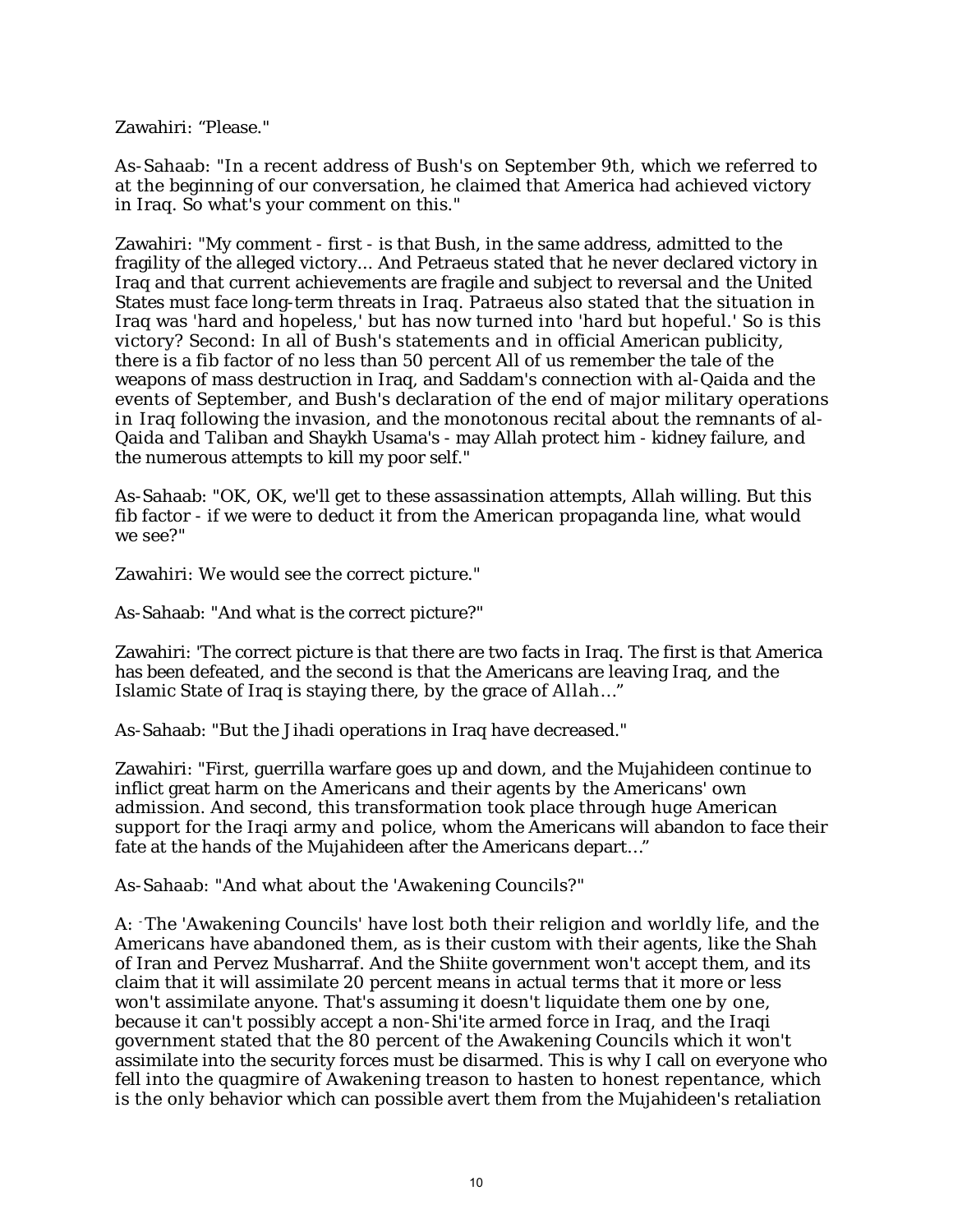and save them from something even harsher: The punishment of the hereafter. And the same thing that happened with the 'Awakening Councils' will happen with all of America's agents in Iraq. And those deluded ones who think that Iran will defend them should remember three things. First, that America - which claims that it is the strongest military force in history - was helpless to defeat the Mujahideen in Iraq, and here it is withdrawing and fleeing from them. So will Iran be resolute against them? Second, that Iran is preoccupied with herself, and the threats it is facing can't possibly motivate it to enter into a war in Iraq. And third, that Iran, which abandoned Najaf and Karbala and allowed American rockets to penetrate the walls of the resting place of Imam 'Ali (may Allah bless him) while it warns of woe and destruction for anyone who touches a speck of Iran's soil, is prepared to sacrifice any ally to protect its own interests and benefits."

As-Sahaab: "OK, lets move on to Pakistan and recent events there. What is your take on them?"

Zawahiri: "As I see it, the synopsis of what has happened in Pakistan in the past year is that America realized that Musharraf had outlived his usefulness and that his policy had come to utter failure, and that the Mujahideen are shaking the pillars of the Pakistani regime, and that the army's morale has hit rock-bottom, and that the country might witness a coup or become engulfed by the civil war, in which case America and her agents would lose control of Pakistan. Thus, America decided to change the faces, so it brought back Benazir after making a clear agreement with her that she would give America a free hand in Pakistan. And when Musharraf declared emergency law and Benazir immediately fled from Pakistan out of fear that Musharraf would arrest her, America returned her one day later to Pakistan after assuring her of her safety. But Allah willed that America's plans be turned upside down with the killing of Benazir. Then the elections were run in Pakistan - and we all know how elections are run in Pakistan - and then Musharraf was forced to resign, and rivers of American money flowed into the pockets of the parliamentarians and politicians, and so a corrupt and despicable thief was elected to be president of the Islamic Republic of Pakistan in exchange for providing greater backing to America in its war against Islam in Pakistan and Afghanistan. And that's why he told the Wall Street Journal that India doesn't represent a threat to Pakistan and that the Mujahideen in Kashmir are terrorists..."

As-Sahaab: "What are the lessons we can derive from those events?"

Zawahiri: 'The lessons are numerous. Among them is that foreign invaders are only able to master us with the help of our domestic enemies. Among them is that confronting this Satanic pact can only be successful through sacrifices, blood and fighting. And among them is that trying to change our regimes by working according to the rotten and corrupt system and law is fruitless futility. The Chief Justice of Pakistan is still deposed, while the thief to whose pardon the Justice objected has reached the office of presidency. And Abdul Qadeer Khan, who spent his life for the protection of Pakistan, is besieged and under house arrest, while the traitors fool around in the corridors of power."

As-Sahaab: "But before we leave the subject of Pakistan, what is the story about the recent attempt to arrest you in Mohmand Agency, which the Pakistan government confirmed?"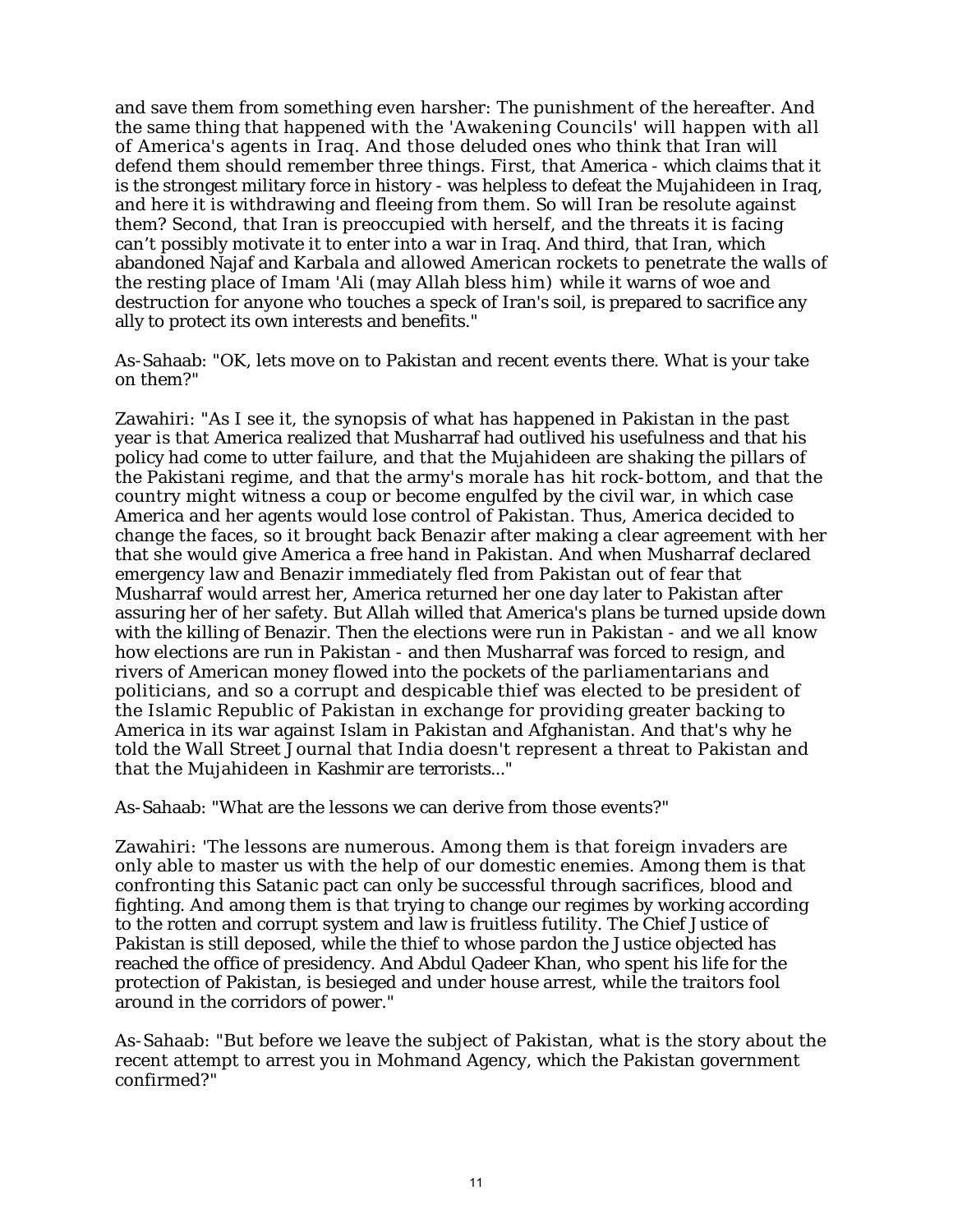Zawahiri: "Inquiries about this story should be made from American intelligence and its Pakistani agents, who made it up or imagined it - or perhaps both! Praise Allah, I am enjoying Allah-given health and favor. This isn't the first time they have invented or imagined this sort of story about my weak person, and this shows us the extent of American lying and charlatanism in their propaganda about how nothing is hidden to their intelligence. This is why I tell my Muslim brothers, and indeed, all the world's oppressed, that America is a huge and tyrannical power, but they are in the end only humans who lie, imagine and fail, and with Allah's help, they will be defeated. So don't be taken in by their propaganda claims, which seek to pump despair into our hearts."

As-Sahaab: "OK, let's go back to Egypt. We've already dealt with conditions there while talking about the siege of Gaza and the role of the 'Ulama, but there's nothing wrong with a bit of elaboration. For example, Egyptian society was shaken by what happened at al-Duwaygah recently. So what did this incident stir up in your mind, especially since you released a message concerning it?"

Zawahiri: "The fact is, this painful incident shows the extent of the corruption which has permeated our country, and the extent of the injustice under which the weak and impoverished are groaning. The weak and impoverished in Egypt haven't only been crushed by the falling rocks of al-Duwayqah, they're also crushed by the inflation, injustice, corruption and despotism and by the barbarity of the security organs. The crocodiles of corruption in Egypt swim in the Ummah's extorted and plundered wealth and are protected by the corrupt judiciary, while the residents of the slums and the rest of the poor toil just to stay alive and are treated like animals by the corrupt government…"

As-Sahaab: 'And what do you mean by the corrupt judiciary?"

Zawahiri: 'The corrupt secular judiciary which exonerated the absconding owner of the al-Salaam 98 ferry, a member of the [ruling] National Party... even as they crush and behave arrogantly with the free and honorable ones..."

As-Sahaab: "But in the midst of this all-pervasive corruption, overwhelming repression and loyalty to the enemies of Islam, is there any hope for Egypt?"

Zawahiri: "There is great hope - with Allah's help - to be had in the people of Egypt. The people which produced Ibrahim al-Wardani, Karim al-Anadoli, Yahya Hashim, Khalid al-islambouli, 'Isarn al-Qimari, and Muhammad 'Atta is able to produce thousands more like them, Allah permitting. And the Egypt which defended Islam and was its fortified fortress will continue to be so, with Allah's help. Hope for Egypt remains, by the grace of Allah, because in it are thousands who refuse to beg for the freedom of their Ummah from anyone and are prepared to sacrifice their lives for its sake."

As-Sahaab: "But the Crusade is currently mobilizing campaigns made up of the people or demoralization, rumor-mongering and desertion."

Zawahiri: "This is forever the wont of the tyrants and arrogant invaders, but the light of truth dispels their misconceptions just like light dispels darkness..."

As-Sahaab: 'But permit me to make an observation."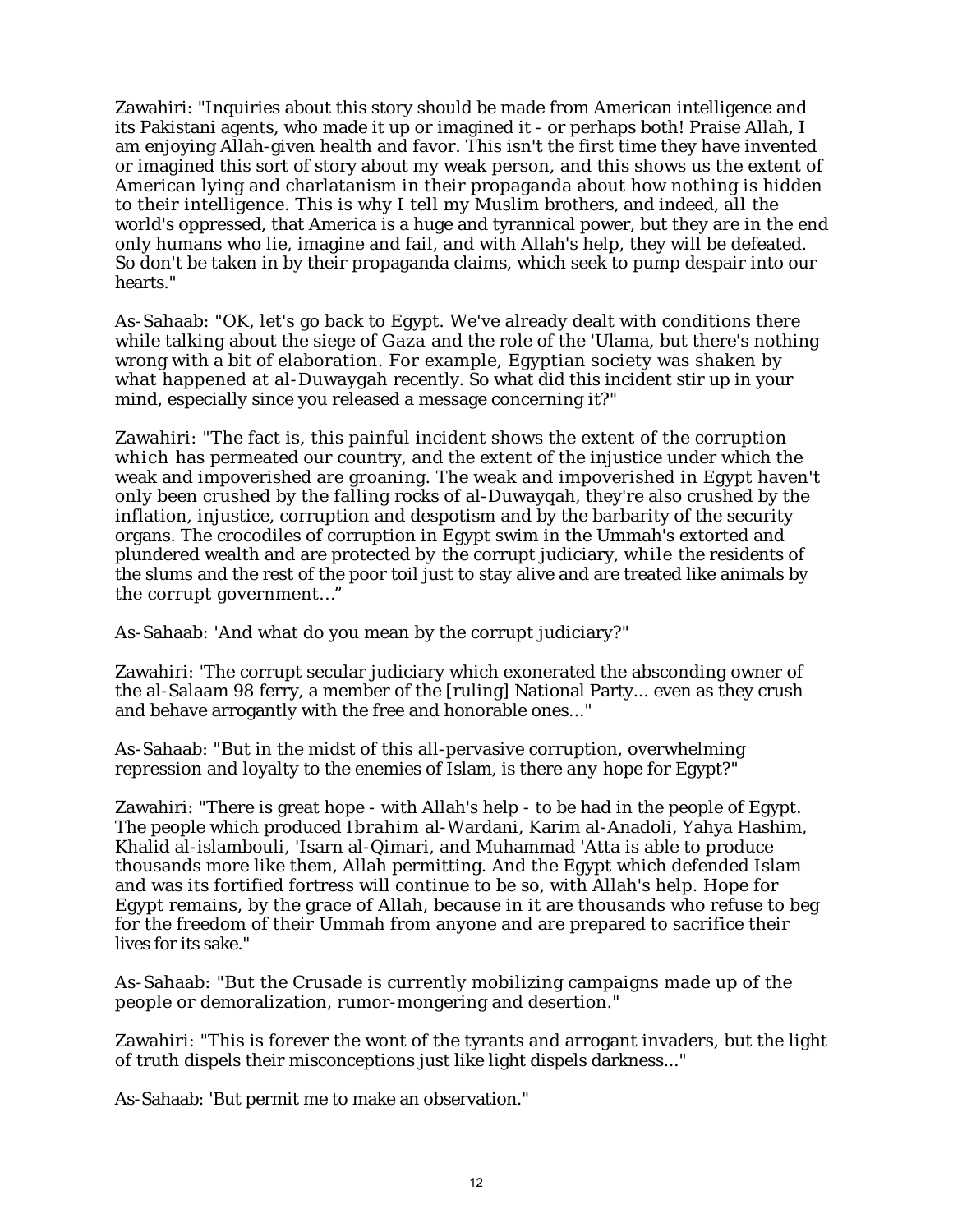Zawahiri: "Please."

As-Sahaab: "In previous speeches, you've criticized those who call for peaceful activism, but today I hear you calling for popular and political movement and strikes."

Zawahiri: "No, I criticized those who call for confining resistance to the ruling regimes in our countries and the Crusader invaders to peaceful work alone. And even worse than them of course are those who criticize anyone who calls for fighting them and waging Jihad against them. But popular actions round out and support the Jihadi combat action, because bearing arms flight not be easy for everyone, so everyone who is unable to bear arms must back those who bear them with everything he can:

As-Sahaab: "But there's a doubt which crosses the minds of some. Someone might say, "Jihad in Allah's path for aiding Islam, liberating its lands and setting up its states requires strong Iman, and I am guilty of many sins, so how can I perform Jihad when my condition is like this?"

Zawahiri: "Enjoining of good and forbidding of evil and Jihad are the duties of each and every Muslim, like prayers and fasting. Jihad has become an individual duty in our era, and it's not a precondition of enjoining good and forbidding evil that one be upright or God-fearing: No, each and every Muslim is required to do it. So Satan shouldn't justify to one of us that as long as he is neglectful of many of his legal obligations, he shouldn't carry out Jihad and enjoining of good and forbidding of evil. No, they are obligatory for the wine-drinker, the smoker, the smooth- shaven, the one neglectful of prayers and fasting, and the improperly-dressed girl as long as the capability exists. It is the duty of the one negligent in matters of Shari'ah to enjoin good, forbid evil and perform Jihad, and do his best to refrain from what he fell into. In fact, Imam al-Qurtubi related that some of the 'Ulama said that if a people or group were to all agree to drink wine, it would be obligatory for them to forbid each other from drinking it."

As-Sahaab: "And Jihad might be a cause of a person's guidance and the forgiving of his sins."

Zawahiri: "Yes, Jihad is one of the greatest causes of the forgiving of sins..."

As-Sahaab: "OK. Among the things which are brought up as well to justify staying away from combat is that some of the Arab states in particular are currently witnessing an unprecedented opening up in terms of freedoms and that persevering in dissent from the inside might lead the peoples to their freedom. What's your comment?"

Zawahiri: "The New York and Washington raids forced America to allow some semblance of freedom in the Arab world, but in fact it's just some scraps which are thrown to the plundered in order to ensure further plunder. As for corruption, exploitation and repression, its the same as ever: They've just permitted some groaning and shouting. And remember that the administration of any prison must allow a little rest, recreation and reward, because it can't lead the prisoners through force and pressure alone. But regardless of any rest, recreation or rewards, it will accept nothing other than the prisoners remaining in prison."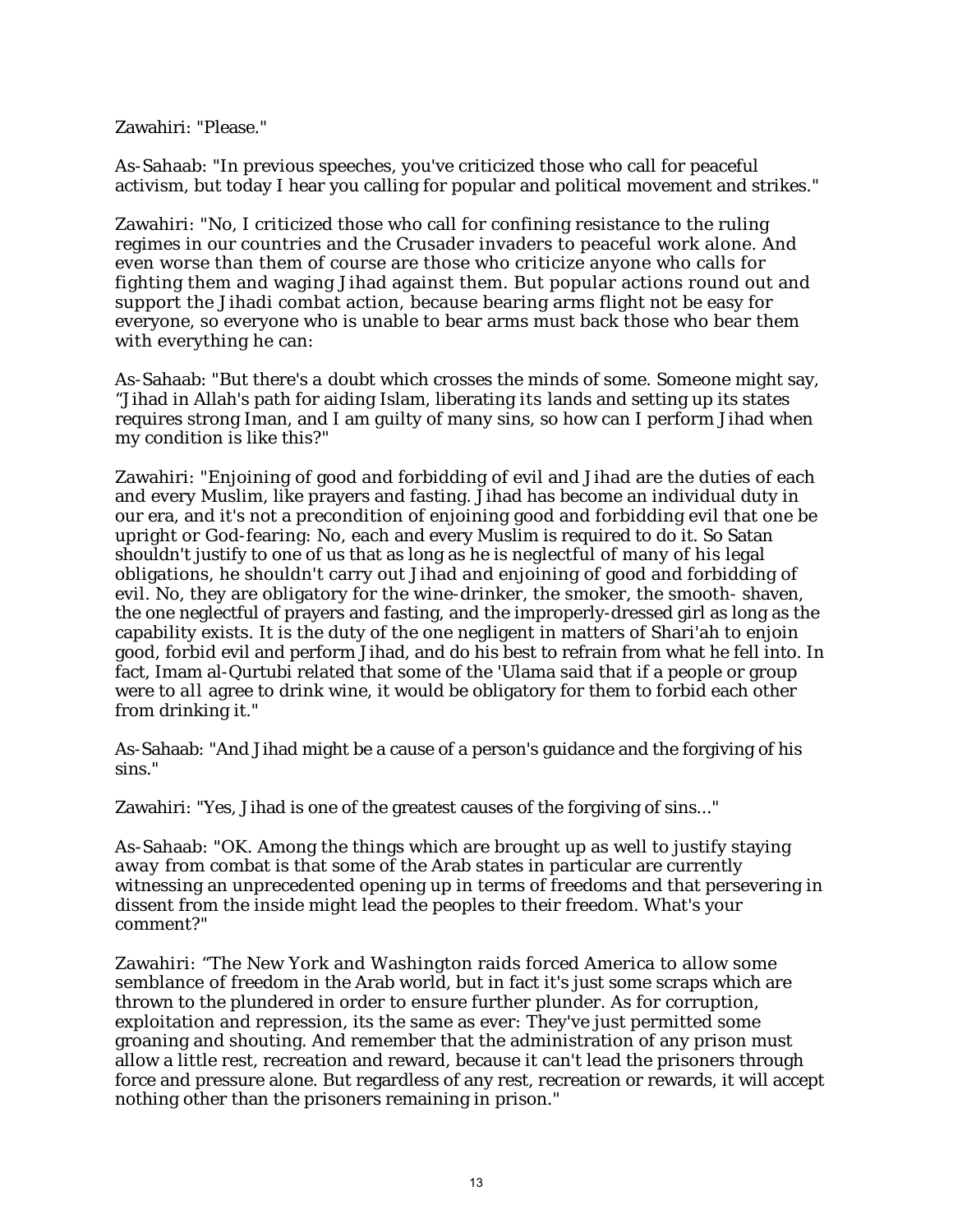As-Sahaab: "Among the arguments that are brought up as well is that al-Qaida is accused of terrorism and the killing of innocents, and that those who respond to its call will soil their hands with the blood of innocents. What is your comment on that?"

Zawahiri: "First: The accusations of killing of innocents, terrorism, bloodiness and barbarism are accusations which the colonialists and tyrants have attached to Mujahideen and freedom-fighters - whether Muslims or non-Muslims - throughout history. Second: The Mujahideen in this era, among them Qaida al-Jihad, are the targets of a deceitful information war waged by America and its allies, which is something they have admitted in their documents. And if you'll allow me to do so, I can give you some examples of that."

As-Sahaab: "Let's first finish responding to this misconception, then we'll move on to the examples."

Zawahiri: "Fine. Third: The Americans and their allies, at the same time that they accuse the Mujahideen of killing innocents, justify for themselves the killings of millions under the pretext of the requirements of combat operations, and as such is their impudence that they kill hundreds of Muslims in Afghanistan, then accuse the Taliban of being the cause because they mix with them... Fourth: Suppose that al-Qaida is accused of this or that and an information war is being waged against it. But what about you? You, the Muslim: What's your stance towards what is going on? You will come by yourself on the Day of Resurrection, and Allah won't ask you whether al-Qaida did the right or wrong thing. So don't be a victim of the campaign of misdirection which aims to turn you away from Jihad with fantasies. Suppose al-Qaida had yet to be born: Would you allow the enemies to occupy the homelands of Islam and spread corruption in them?"

As-Sahaab: "OK, now what are the examples which you would like to mention?'

Zawahiri: "There is a campaign of lies being waged against the Mujahideen, and this campaign is not exclusive to journalists and writers who bootlick the governments, but in fact, research centers which profess scientific integrity and neutrality are also implicated in it."

As-Sahaab: "Like who?"

Zawahiri: "Like the American army's Combating Terrorism Center, and like the Center on Islam, Democracy and the Future of the Muslim World at the American Hudson institute."

As-Sahaab: "What have they said, in brief?"

Zawahiri: "For example, the American army's Combating Terrorism Center published a book which included a 1 1/2 page report about me featuring a total of 13 errors."

As-Sahaab: "Like what?'

Zawahiri: "Like how I joined the Muslim Brothers when I was 14 years old, although I've never in my life joined the Brothers; and how I was responsible for the killing of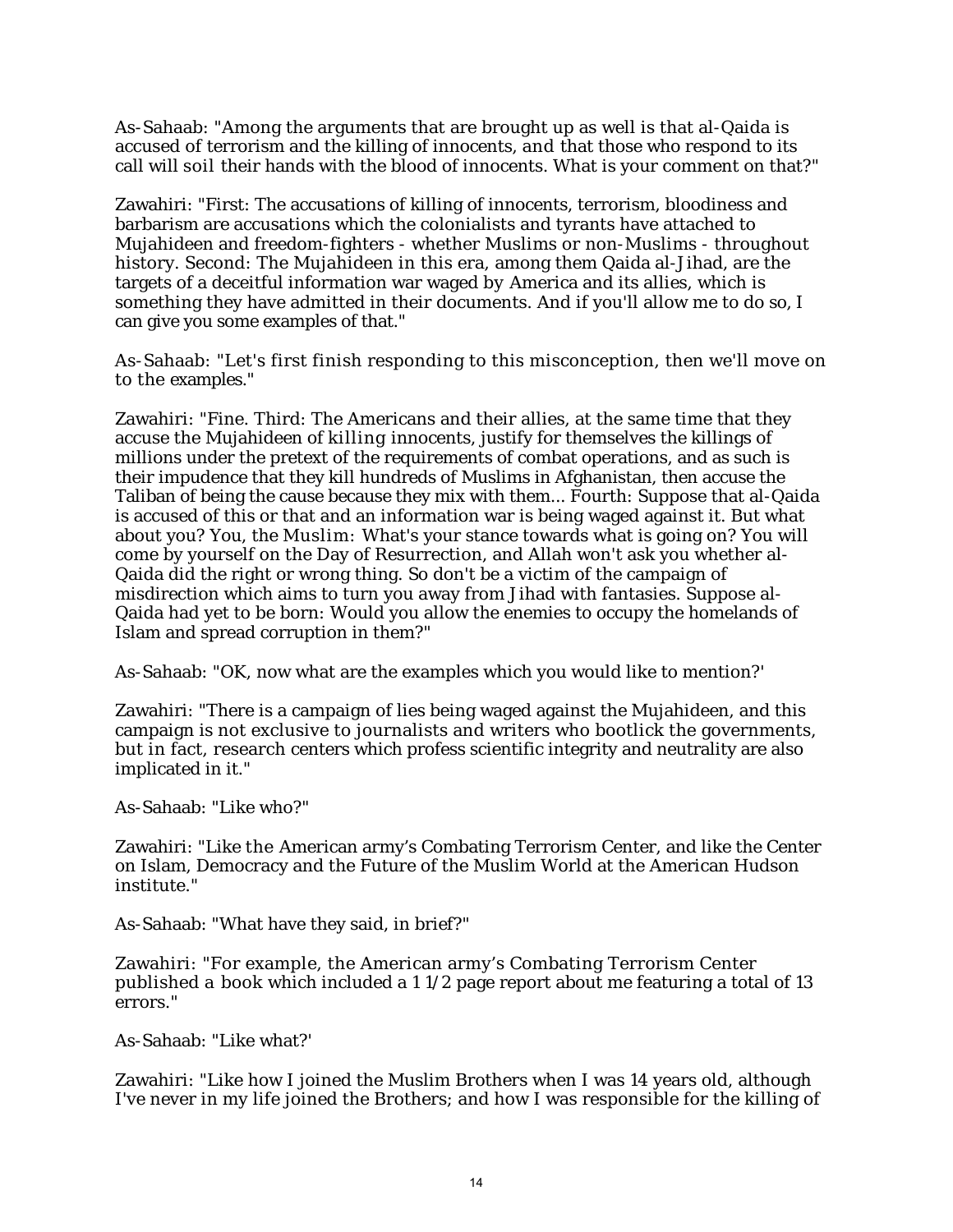the tourists in Luxor in 1997, although I have no connection - neither close or distant with this incident which brothers from the Islamic Group carried out and claimed responsibility for, and the security organs have never accused me of it or even come close to accusing me."

As-Sahaab: "The strange thing is that the Discovery Channel at the end of Ramadan broadcast a film called The Age of Terror' in which there was a lengthy segment about the Luxor incident and your responsibility for it."

Zawahiri: "It's the war of lies."

As-Sahaab: "OK, and the other 11 errors?"

Zawahiri: "These they'll have to find out for themselves. Do they think they can have enormous budgets spent on them, then have me come along and correct their mistakes for free?"

As-Sahaab: And have they said anything about al-Qaida?"

Zawahiri: "Yes, and one of the funny things about this center which considers itself to be an expert on al-Qaida is that it produced a book about what it claims are al-Qaida's weak points which it called 'Harmony and Disharmony.' In it, it attributed to me a book rebutting Shaykh al-Albani, may Allah have mercy on him, although the book isn't mine, but it is from a series whose production I used to supervise in al-Jihad Group a long time before joining al-Qaida. And what makes the bereaved laugh is that they said that this book has Hadeeths of ibn 'Abbas (with whom Allah was pleased) and, 'King Al-Shaj'ai'!"

As-Sahaab: "And who is this 'King Al-Shaj'ai?"

Zawahiri: "I too thought a lot about who this 'King Al-Shaj'ar might be. Then by searching the aforementioned book, I found that they mean the noble Companion 'Awfbin Malik al-Ashja'il"

As-Sahaab: "All. It appears that they are well-versed in 'Ilm al-Rijaal [the study of Hadeeth narrators]!"

Zawahiri: "And in this book, they define apostasy as al-Qaida sees it as including all those who differ with al-Qaida's interpretation of Islam!"

As-Sahaab: "Glory be to Allah' They placed al-Qaida among the Khawahil-

Zawahiri: "And they define the Khawarij as being 'an extremist group of the Shiite [sic]; As for the Murjfah, they are also 'a division of the Shiite.'"

As-Sahaab: "Amazing! It seems they're also well-versed in the sects!"

Zawahiri: "As for the Alliance of Favors, they define it as 'a council which was formed by Prophet Mohammad prior to the spread of Islam. This council was composed of tribal elites in the Arab Peninsula to deal with issues of their people.'"

As-Sahaab: "Amazing! The Prophet (peace and blessings of Allah be upon him)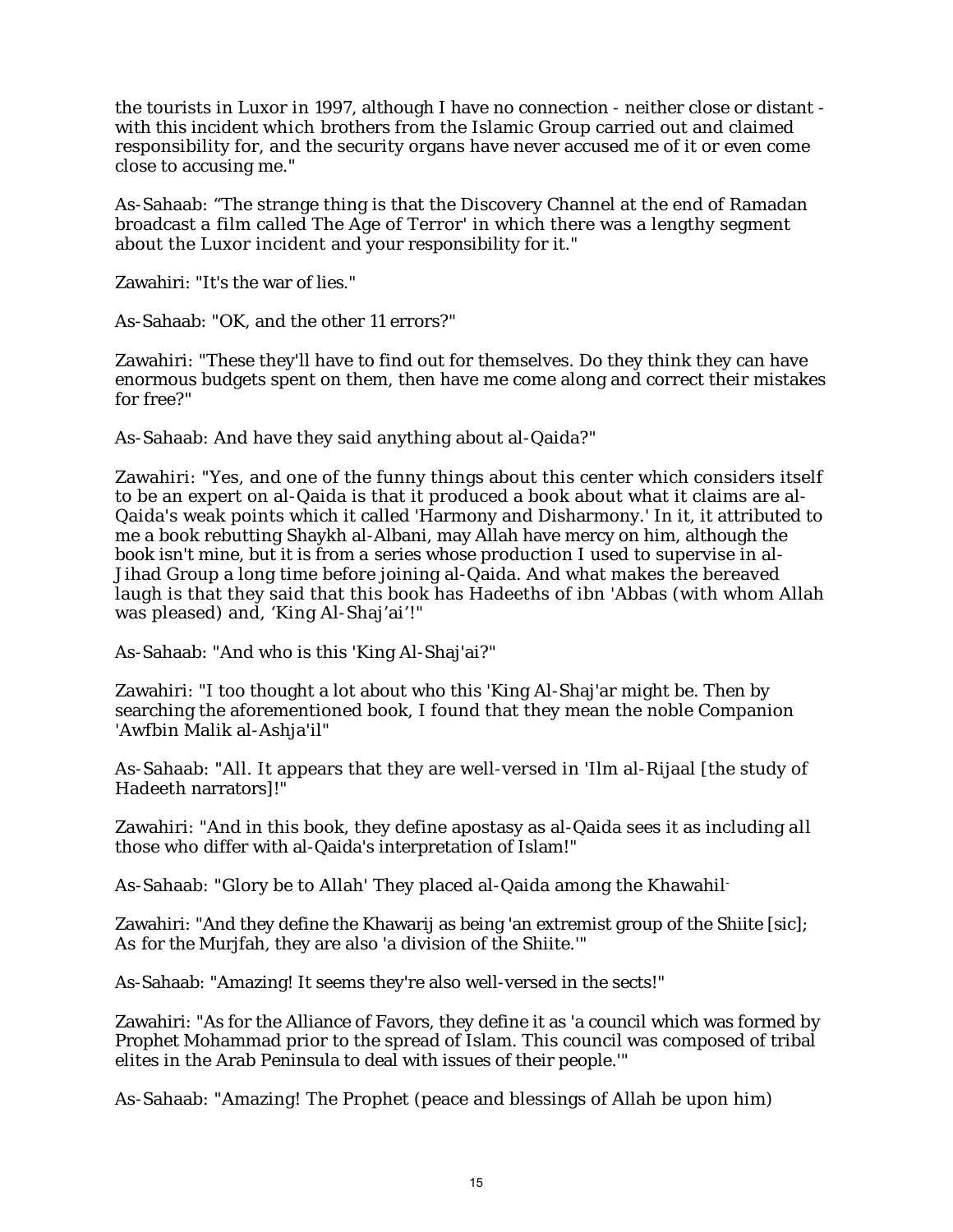witnessed the Alliance of Favors as child, and it wasn't to deal with the Arabs' affairs, it was to unite to prevent injustice in Makkah!"

Zawahiri: "That's but a small part of their copious knowledge and integrity. As for the Center on Islam and Democracy at the Hudson Institute..."

As-Sahaab: "We'd like to make do with one example from this center, because we've talked a lot about these centers."

Zawahiri: "One example only, Allah willing. This center publishes a journal entitled Current Trends in Islamist Ideology. In the fifth issue of this journal, there is an article by an individual called Tawfiq Hamid in which he attacks the Mujahideen and which he fills with insults to the Prophet (peace and blessings of Allah be upon him). This liar claims that he attended a number of speeches of mine which I gave in the mosque of the Cairo medical school, and that I was bearded and dressed in the style of the Taliban and that he shook my hand several times, and that I complimented him. These are all egregious and blatant lies."

As-Sahaab: "None of this ever happened?"

Zawahiri: "Never. I never grew a beard in Egypt except in prison, neither before nor after."

As-Sahaab: "That's in Egypt Otherwise, I see you in front of me right now bearded."

Zawahiri: "Yes, that was in Egypt."

As-Sahaab: "And was this due to security requirements?"

Zawahiri: 'Yes, as my friends and enemies know."

As-Sahaab: 'Then from where did these stories come?"

Zawahiri: "Nothing can be ruled out from someone who attacks the Noble Prophet (peace and prayers of Allah be upon him)."

As-Sahaab: "Glory be to Allah! Unbelief and lying have come together in him."

Zawahiri: "And he writes in the journal of a center which professes scientific specialization."

As-Sahaab: "Fine. Let's suffice with these examples, because those centers' stories appear to be long ones."

Zawahiri: "And their lies are longer! But I hope you will permit me to make a final observation about a deceitful information war against the Mujahideen."

As-Sahaab: "Please:"

Zawahiri: "In more than one book by the American army's Combating Terrorism Center, two extremely critical things were emphasized: First, that the information war against the Mujahideen must be clandestinely funded from behind a curtain and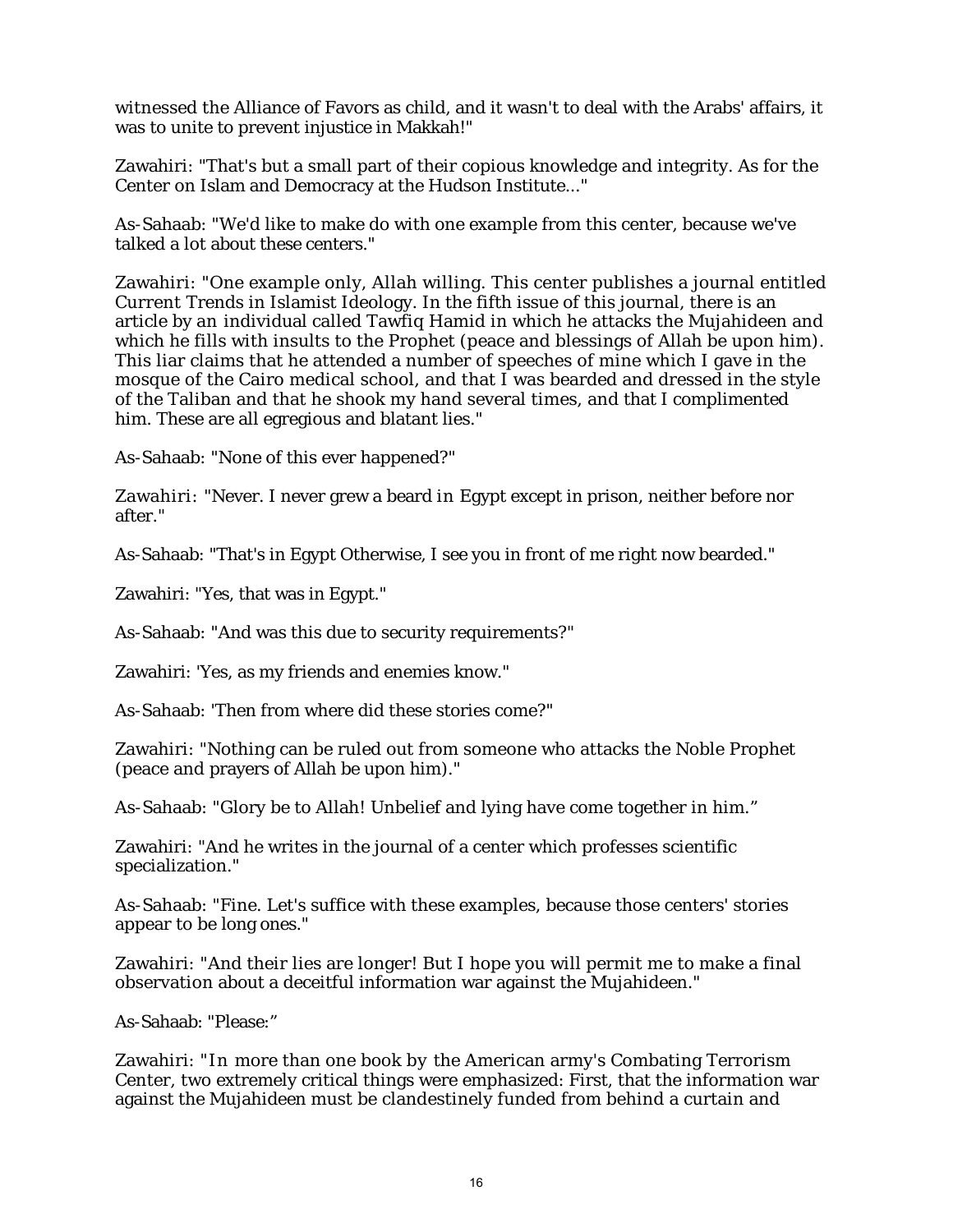following the methods used in the Cold War against the Communist bloc. And I referred to this in the book The Exoneration' while talking about the killing of the girl Shayma (may Allah have mercy on her) during the attack on the Egyptian prime minister... And the second thing is that Western governments must attack Mujahideen by convincing Muslim leaders and Salafists to condemn the Mujahideen..."

As-Sahaab: "Then this calls for investigation and research into many of the statements attacking the Mujahideen."

Zawahiri: "Of course. It is a war in which they deem everything to be permissible."

As-Sahaab: "And here the importance and seriousness of Jihadi media in bringing the truth to the Muslim Ummah becomes dear."

Zawahiri: "Of course, and this is why I request all who desire fairness, whether those who agree with the Mujahideen or those who oppose them, to listen directly to their words without an intermediary, and to appreciate that the Crusade is waging a propaganda campaign whose most important elements are lying, misdirection, and concealment or distortion of the facts."

As-Sahaab: "So what about the tiresome talk in the media about honesty, integrity, professionalism, and so on?"

Zawahiri: "Ah. These things are like Saddam's weapons of mass destruction."

As-Sahaab: "Alright, as long as we're talking about the misconceptions which are attached to the Mujahideen, and are talking about the information war, there's a misconception which the media often repeats, in an attempt to make it an axiom by repeating it often enough which is the misconception that al-Qaida is an American creation which America financed and trained. What's your comment on that?"

Zawahiri: "My comment is the American Congress's official recognition of the falseness of the misconception in its report on the events of September 11th."

As-Sahaab: "OK, talk of the killing of innocents brings to mind America and what is going on there at present. This fierce crisis in America: What's your comment on it?"

Zawahiri: "This crisis is one of the installments of the series of American economic hemorrhages after the strikes of September 1 1th, by the grace of Allah. And these installments will continue as long as the foolish American policy of wading in Muslim blood continues. The summary of what has occurred - from my point of view - is that the American economy was afflicted by a downturn and loss of investor confidence in the market following the events of September 11th, so the government pumped in huge numbers of taxpayer dollars, and the Federal Reserve lowered the interest rate on debts to 1 percent; and banks found their liquidity had increased, and thus they encouraged loans with the least preconditions, arid home-buying was one of the most important of the fields which were encouraged; and people began to take out loans to buy homes and consumer goods, and so property prices rocketed; and banks would give loans to borrowers in the full knowledge they were incapable of paying them back, with the objective of repossessing their homes and reselling them for a higher price, since they thought that the rise in property prices would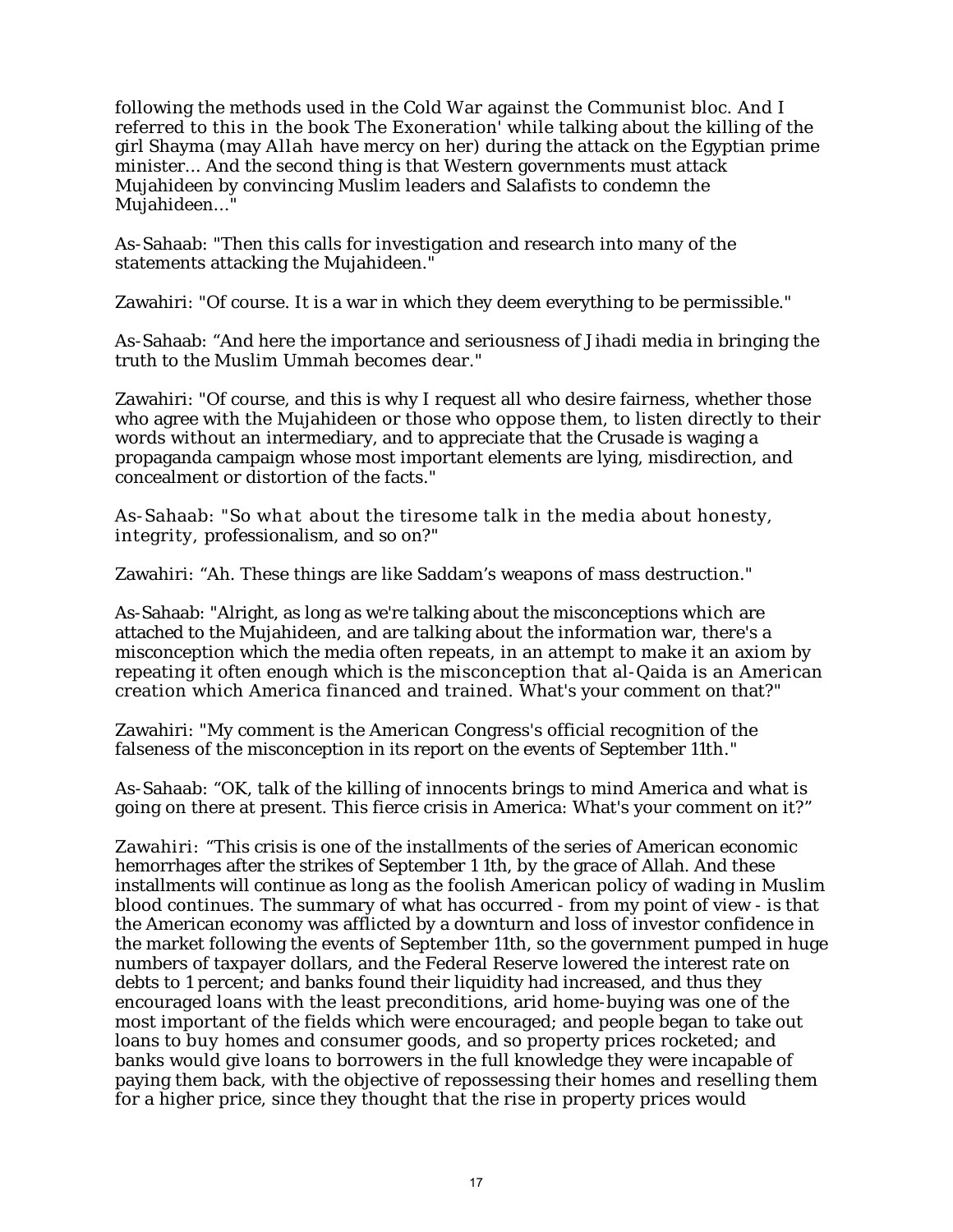continue; then borrowers began to default, and banks began to repossess homes, and defraud borrowers by selling their debts to other banks at higher interest rates, but the problem grew bigger, and property prices fell, and mortgaged homes began to be put up for sale for a price less than the price at which they were bought, and so the property-mortgage companies began to go bankrupt, and along with them, the banks which hadn't recovered their money; then panic spread among banks, and they would no longer loan to one another, and so finally, the American government and some other Western governments resorted to pumping funds into the banks in the hundreds of billions, and the ones shouldering the burden are the taxpayers, whose money was spent to rescue the senior capitalists and to protect the fraudulent interest-based system from collapse. And from this it becomes clear that the problem has three causes, two of which are to be found in the capitalist system - namely usury [Interest] and fraud - and the third of which is to be found in the aggressive Crusader nature: Namely, the unjust policy followed by America and her allies against the Muslims, among the results of which were the events of September 11th and then the hopeless Crusades which America and its allies are waging."

As-Sahaab: "Is there any way out for them?"

Zawahiri: "It's difficult for there to be a way out for them, because they have to abandon usury ['interest] and the market economy. But they might be able to lighten their losses if they were to stop the insane hemorrhaging of funds which they are spending on wars against Muslims in what they call the war on terror and their crusades in Afghanistan and Iraq, which are bleeding them dry with a flood of backto-back losses. And after seven years, they've gained nothing but failure."

As-Sahaab: "But they seek, through those campaigns of theirs, to quash the Jihad' confrontation of their aggression so they can take sole possession of the oil and resources which they hope will furnish them with the means of well-being and prosperity."

Zawahiri: Then they're going to bleed to death, Allah permitting."

As-Sahaab: "And is it possible for this crisis and that collapse to happen under Islamic Sharrah?"

Zawahiri: "Of course not. The Shari'ah prohibits usury [Interest] in the first place, and forbids contracts based on fraud, risk, deceit and ignorance. The defeatists among us, when it was said to them that usury [Interest] is Haraam and leads to corruption and ruin, used to say, 'You don't understand anything about the modem era, whose economy is based on interest" So here's the modern economy being destroyed by the grace of Allah - by the strikes of the Mujahideen and by usury and by what they claim is the freedom of the market."

As-Sahaab: "Do you have any message for the Crusader West, then?"

Zawahiri: "We tell them: Embrace Islam and you will be safe. Embrace Islam to live a life free of greed, exploitation, forbidden wealth and the beasts of capitalism who crush the poor."

As-Sahaab: "And if they refuse Islam?"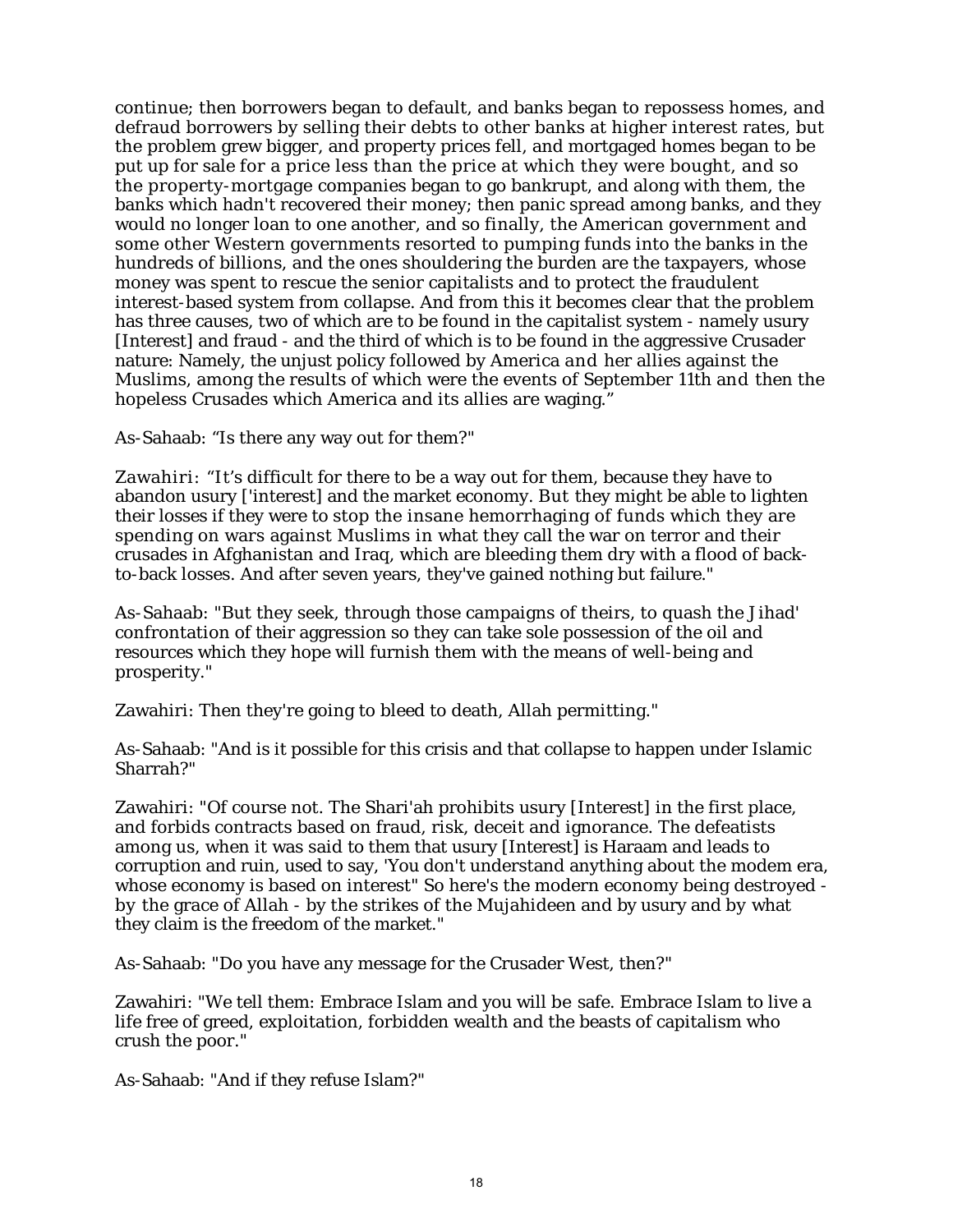Zawahiri: "Then at least they could keep away from us their stupidity and greed, which will lead them to pitfall after pitfall - Allah permitting - if they don't come to their senses."

As-Sahaab: "And what about Muslims who invest their money in the West?"

Zawahiri: "Regrettably, most of their dealings are illegal, so they must invest their money in Muslim countries so that they don't lose both the world and the hereafter."

As-Sahaab: "OK. Before we finish talking about America, I deem it appropriate that we make a stopover at the American elections. Do you have a comment?"

Zawahiri: "Yes. These elections confirm the extent of the American peoples' animosity to Islam and Muslims. Both candidates are competing to curry favor with Israel, and one of them believes that America must stay in Iraq until it eliminates all resistance there to the American Crusader project, while the other believes that they must pull out of Iraq in collusion with Iran in order to free themselves up to strike Afghanistan and eliminate all opposition there to the Western Crusader project. Thus, we are looking at a nation hostile to Islam. This is a fact from which we mustn't flee, lest we lose our way."

As-Sahaab: "Alright. We turn from America to Iran, with your permission."

Zawahiri: "Please."

As-Sahaab: "Recently in a number of videos, and especially in as-Sahab's recent video Results of 7 Years of the Crusades,' you have clearly attacked Iran and blatantly accused it of colluding with the Crusader occupier invading the homelands of Islam. Some might ask: Why this attack at a time when both you and Iran are being targeted by America?"

Zawahiri: "All praise is due to Allah. Of course, the whole world knows that Shaykh Usama's basic line was mobilization of the Ummah to face the greater enemy: The Zionist-Crusader alliance. But Iran didn't leave the Mujahideen alone, and they began to insult the Taliban before the events of September 11th and heap on the Taliban all sorts of lies, and then they colluded with the Americans in the invasion of Afghanistan, and I referred to that in some detail in the video 'A Review of Events."

As-Sahaab: "And before that in several tapes, you talked about the religion-sellers who cooperate with the invaders."

Zawahiri: "Yes. Then, after September 11th, their lie machine invented the inconsistent lie which said that America and the Jews were the ones who manufactured the September 11th attacks to use them as a justification for striking Iran."

As-Sahaab: "Ha. And despite that they cooperated with America in the occupation of Afghanistan and Iraq, and America has yet to strike Iran."

Zawahiri: "Which is why we had to speak and explain the facts to the Ummah. My noble brother: History caught Iran and its followers red-handed in the crime of cooperating with the enemy invading the lands of Islam, and that is a historic scandal which will be handed down over generations and centuries, unless Allah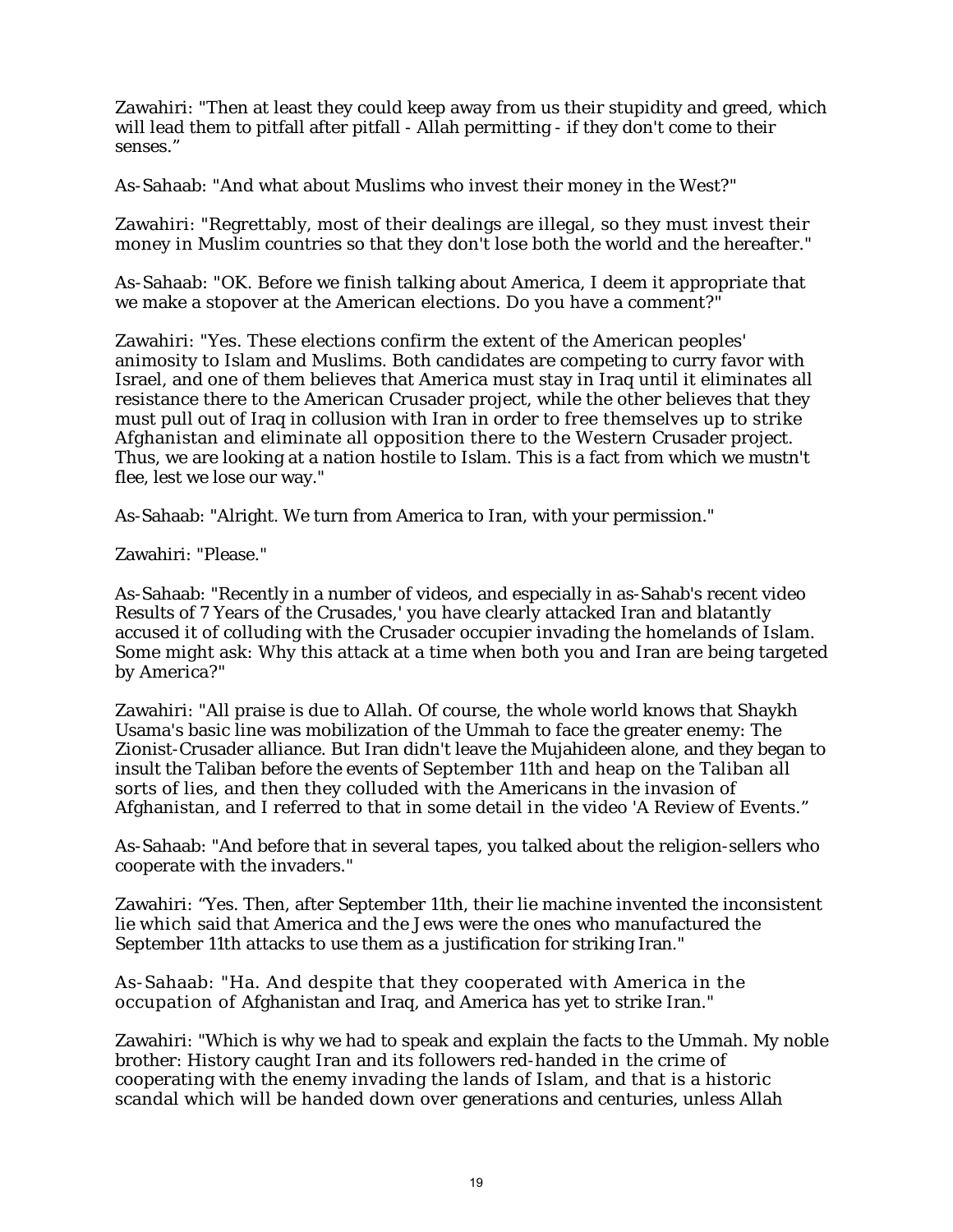permits them to repent and turn to Him. I myself heard Muhammad Bagir al-Hakim after the American Crusader occupation of Iraq being asked by the BBC Arabic host, 'Will you call for resistance to the occupation?' To which he replied in the negative, and said that they are now calling for calm and stability. In other words, that fighting Saddam was Jihad, whereas fighting the Americans has become terrorism."

As-Sahaab: "And why did the Iranians rush to demonstrate their cooperation with the enemy invading the lands if Islam, although this matter revealed their true nature to the Muslims?"

Zawahiri: "Out of their greed and desire for power and hegemony."

As-Sahaab: "Ahmadi-Nejad recently stated that were anyone to dare to violate Iranian borders, the Iranian forces would break his arm before he could press the button. This is despite the fact that he visited Iraq and was welcomed in the Green Zone under American protection and care. In your view, what is the secret behind this inconsistency?'

Zawahiri: "The prevalent nationalistic fanaticism which employs religion for its own ends. Afghanistan and Iraq are legitimate game, and the puppet governments there are friends, whereas Iran is holy and forbidden and must not be touched."

As-Sahaab: "There is a topic connected with Iran and its followers on which I would like to hear your view."

Zawahiri: "Please."

As-Sahaab: "In a number of media, there is a campaign of overstatement and embellishment surrounding Hizbollah, and on the other hand, an attempt to belittle or pass over the actions of the Mujahideen. So what's your opinion on that?"

Zawahiri: "Of course the matter is extremely clear, and I'll give you two clear examples of that: First, how the channels ignored the scenes released in 'Results of 7 Years of the Crusades' which show the torture of Afghans by the American intelligence agent Jack [Idema] and his meeting with the Libyan consul in Kabul, despite this representing a media scoop. The second example: When Hizbollah made the exchange for the five prisoners, it held celebrations and ceremonies the length and breadth of Lebanon, under the eyes and ears of the Israeli air force, and the media carried - and repeatedly carded — the celebrations. And generally speaking, we are delighted at the release of any captives who resists Israel. But when the Mujahideen of the Islamic Emirate attack Kandahar prison, and it's not the first time they attack the prison, and they take the prison by force, and not just that, but annihilate its defenders and administration, and free more than 1500 male and female prisoners, then take them to safety by the Grace of Allah and His Generosity, the news agencies give the story a token glance. And were we to measure with the same measure and weight with the same scales, the Islamic Emirate should have held more than 300 celebrations.'

As-Sahaab: "You talk about celebrations, but how can you hold celebrations when America's aircraft and missiles are searching for the Mujahideen everywhere and killing dozens to target just one of them?"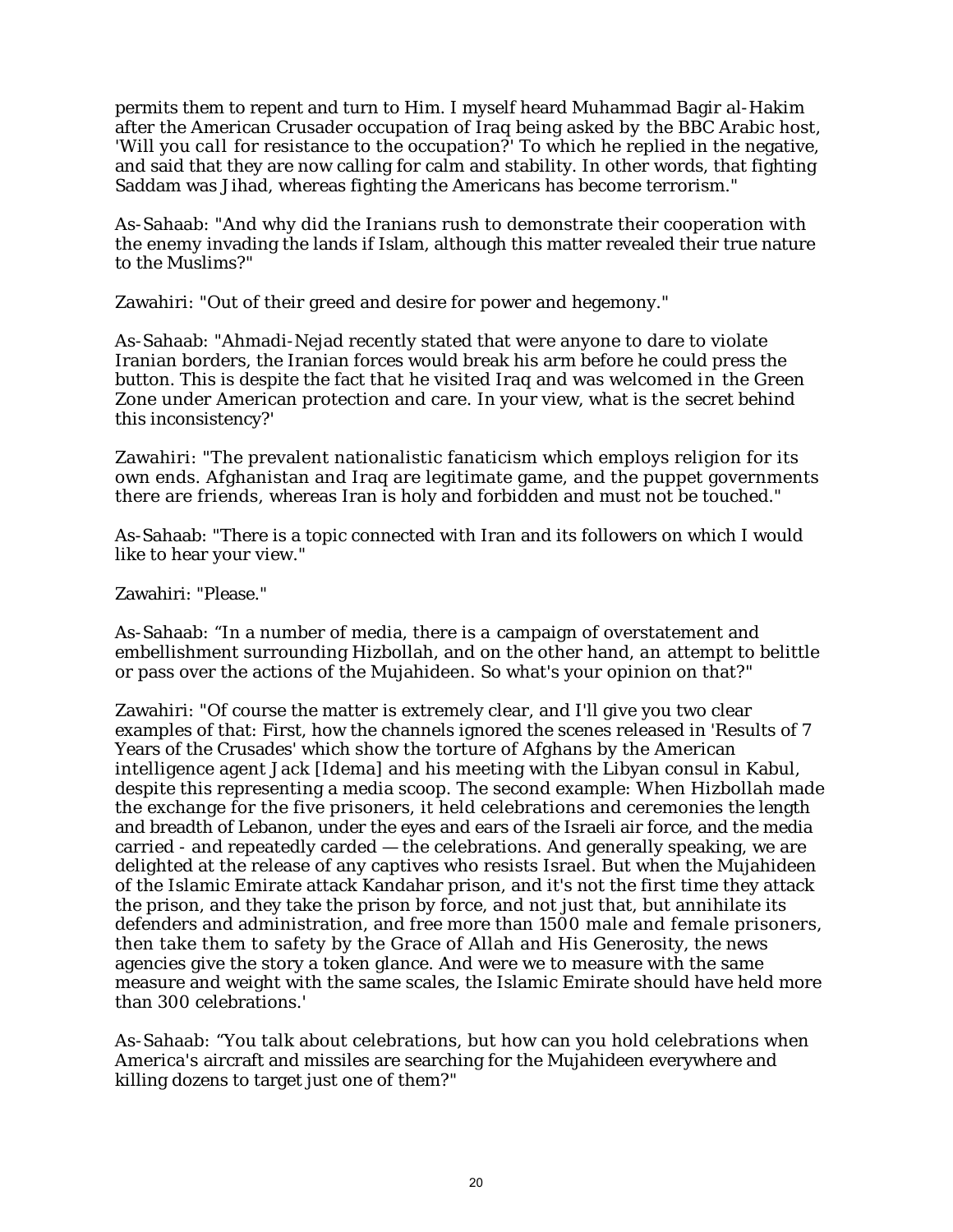Zawahiri: "All praise is due to Allah for His favor and grace. The Mujahideen, whether in Iraq, Afghanistan, Chechnya, Somalia, the Islamic Maghreb, or the Yemen, have a clear methodology: No negotiations, and indeed, not so much as one word of dialogue before the exit of the Crusader invader/occupier from the lands of Islam. Do you appreciate the reason?"

As-Sahaab: You mentioned in your reply the Yemen. A number of observers have pointed to escalating Jihadi activity in the Yemen. What's your comment?"

Zawahiri: "The Yemen is the land of Iman and wisdom and support of Islam. It was hope that it would be a base for the supplying, stockpiling and supporting of the Zionist Crusade against the lands of Islam under the so-called Imamate of 'Ali 'Abdullah Salih, but the people of Iman, Jihad and honor refused to let that agent attach this shame to the honorable and defiant people of the Yemen as he had wanted, and they confronted him and his plans to help the Crusaders against the Muslims and his theft of the Muslims' oil, with which he supports the infidels' armies and fleets. And the honorable and defiant people of the Yemen will write a bright page in the history of Islam, Allah permitting, with their confrontation of this arrogant agent and with their backing of their noble Mujahid sons. The noble and generous believing Muslim people of the Yemen can't possibly agree to see the forces of the Zionist Crusade desecrate the homelands of Islam in Afghanistan, Iraq, Palestine and Somalia and spill the blood of the Muslims and assault their sacred things, and then have their ships come in to refuel, resupply and relax in the Yemen of Iman and Ribat. I give the good news to the Muslim Ummah that the reinforcements of the Yemen are advancing and continuous, with Allah's help and will, and that the people of the Yemen will be nothing but helpers of Allah and His Messenger, Allah permitting. The Prophet (peace and blessings of Allah be upon him) said, 'There will come from Aden Abyan 12,000 helping Allah and His Messenger. They are the best of those between me and them.' I ask Allah that the Yemen of !man and wisdom be cleansed of the Crusaders and their aides, and that He aid the Jihad and Mujahideen and their Amir, Abu Basir Nasir al-Wuhayshi, whom I have only known as the best of brothers, companions, Murabiteen, Mujahideen, patient ones and reward- seekers. And I ask Him (Glory to Him) to disappoint the Zionist Crusade in the Yemen, and that He make the Yemen fiery for the enemies of Islam and cool and peaceful for His saints, and a bastion for Jihad and Mujahideen and a citadel for Islam and Muslims."

As-Sahaab: Recently, the chief prosecutor at the International Criminal Court issued an arrest warrant for the Sudanese president"

Zawahiri: "I read in it the justice of divine predestination. In the same way he evicted the Mujahideen and emigrants and hurled them into the unknown and exposed them to dangers and terrified their women and children to please the Crusaders, here they are pursuing him and exposing him to dangers and terrifying him, and they've neither thanked him for what he did, nor remembered any favor of his. And neither the Jews nor the Christians will ever be pleased with you unless you follow their creed.' (2:120) And perhaps it's an opportunity for him to review himself and his deeds, and repent of his excesses and mistakes, because it's better for him to die nobly and honorably as a Mujahid in the field - like Dhokhar Dudayev and Asian Mashkhadov, may Allah have mercy on them - than to die a broken captive in the prisons of the international Court like Milosevic."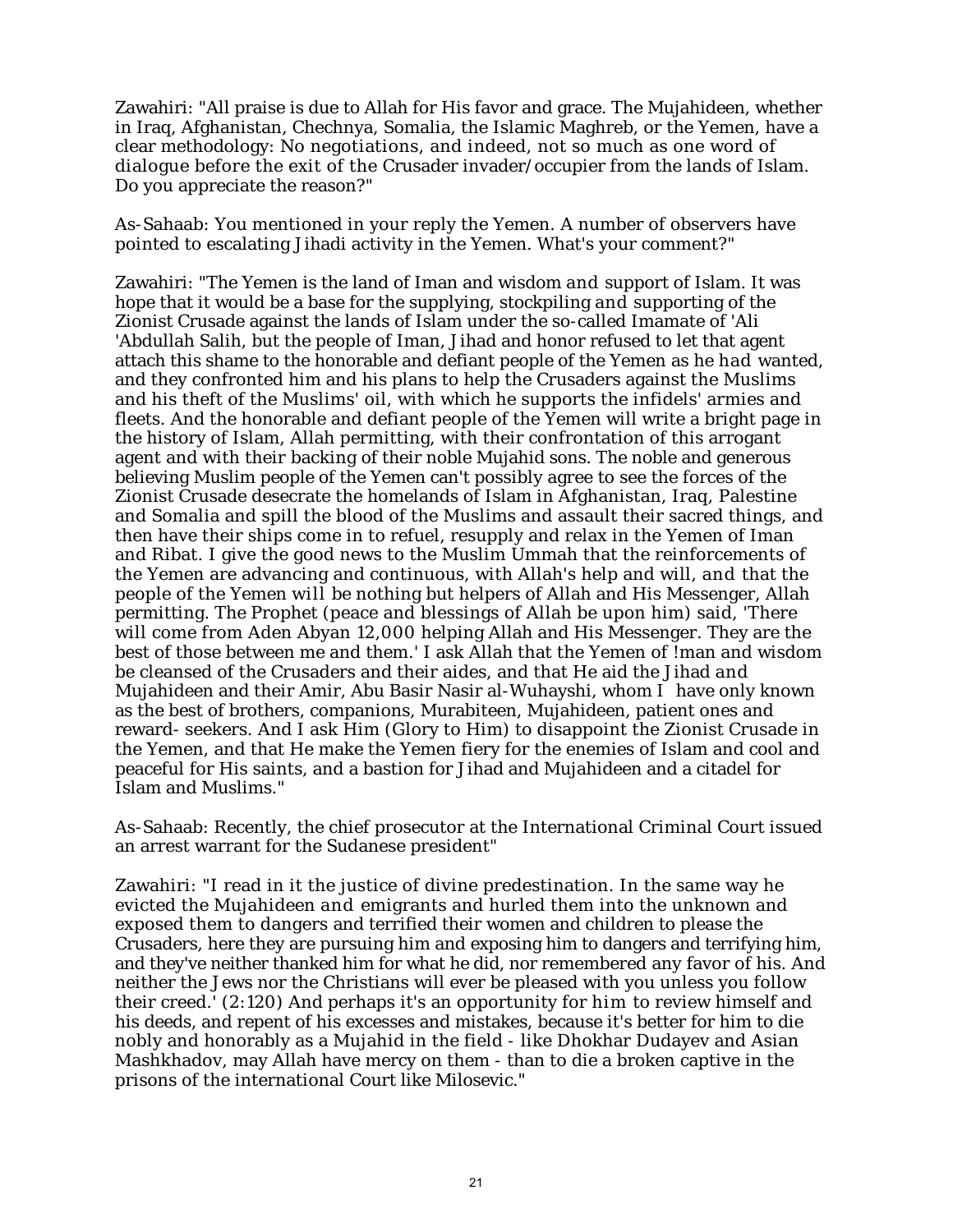As-Sahaab: "But don't you see in this step a clear anti-Sudan bias? At a time when the butchers of the Zionist Crusade like Bush, Blair, and Sharon are honored, al-Bashir is being pursued."

Zawahiri: Without a doubt, because the Sudan is being targeted in its Islam and Arabness. This is a clear fact which the ruses of the Crusader West have been unable to conceal. Al-Bashir isn't being pursued because of the crimes which they attribute to him in Darfur, because the world is full of crimes and criminals. Rather, al-Bashir is being pursued in order to divide the Sudan and erase its Islamic and Arab identity, and for them to make an example out of it for everyone who ever thought of applying the Sharfah or opening up the Sudan to shelter the emigrants and Mujahideen."

As-Sahaab: "But who can deny that in Darfur, the blood of thousands has flowed and their sacred things have been violated?"

Zawahiri: "I'm not denying that but I'm explaining why the Crusader West's heart of stone has softened over the blood of Darfur, white it relishes the spilling of blood and asks for more - in Palestine, Iraq, Afghanistan and Chechnya, and why the Crusader West pretends to cry over human rights in Darfur, while it violates them in its prisons and detention facilities.

As-Sahaab: "It was reported in the news that the cargo of the Ukrainian ship which was hijacked off the Somali coast carrying 38 tanks and a large amount of weapons, ammunitions and missiles was on its way to the south of the Sudan, and that another load had preceded it in November of last year. And it is being said that the south already has 100 tanks and is in a race against time to arm itself in preparation for the partition of the Sudan following the 201 1 referendum."

Zawahiri: "Yes, and the one who signed the accord with the south is that ruling clique in Khartoum which turned against that which it used to claim to believe in and call to, and froze the Jihad in the south, and evicted its Muslim brothers and gave Crusader intelligence information about them, and continues to backtrack and compromise."

As-Sahaab: "Then what is the way out in your opinion?"

Zawahiri: "The way out is in two things, and Allah knows best The first is that the people of intelligence, wisdom and !man in Darfur, the land of the (Duran, get together and solve their problems among Themselves by judging by Islamic Sharfah at the hands of those whom they trust among the people of knowledge and piety, far away from the interference of the Khartoum government or the powers of the Cross and their vassal, the United Nations; and that they unite and agree to apply those rulings to both the powerful and the weak, instead of living for decades as slaves of the Crusaders and Jews. And the second is that the people of the Sudan prepare themselves for Jihad, for nothing else will dignify them; and they mustn't look towards the Khartoum government, for it is too helpless and weak to repel from them the wrongs of the Crusaders. And let them take their lesson from the case if Iraq, where the Crusader plot was only thwarted by the small yet patient party of Mujahideen who got ready for Jihad, then started it as soon as the Crusader invader came in, after those who surrendered surrendered, those who fled fled, and those who betrayed betrayed."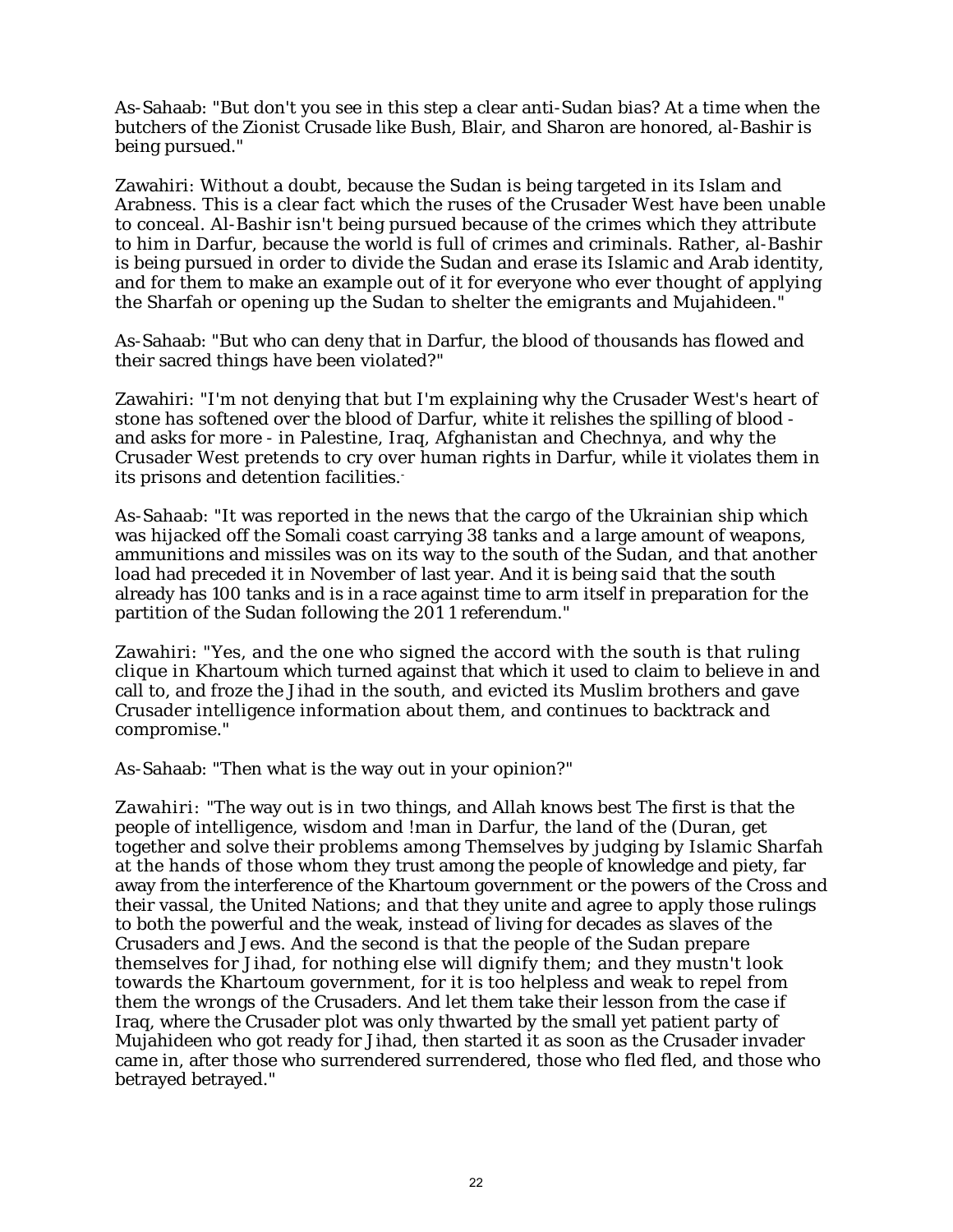As-Sahaab: "Speaking of those who surrendered and fled, what feelings do the news of the surrender of 180 members of Fatah to Israel - foremost among them Ahmad Hills, Fatah's secretary in Gaza - stir up in you?"

Zawahiri: "The fact is, the first thing which it brings to my mind is the extent of the deterioration experienced by the Arab nationalist movements, at the heart of which is the Fatah movement. Their surrender took place after Abu Mazen's Authority contacted Israel. All of them, including those who were taken to Ramallah, or those who were detained in Israel - including Ahmact Hills - were interrogated by Israeli intelligence. In fact, the papers reported that the head of the Shin Beth, Yuval Diskin, had a lengthy meeting with Hills in which he discussed with him the political conditions in Gaza and Fatah's chances of taking control there. It would have been nobler and cleaner if those who surrendered to Israel had surrendered to HAMAS instead. But this is what has been fallen into by the Arab nationalist movements which agreed to recognize Israel and international legality, from Abdul Nasser to Ahmad Hills. This is why everyone possessing a remnant of intelligence, conscience or honor in Fatah must ask himself a serious question: Where to? And what's the point of continuing in a movement half of which has sold out the cause and the other half of which surrenders to Israel and the third half of which observes a deathly silence?"

As-Sahaab: "Perhaps because of salaries, benefits and continued support."

Zawahiri: "Then this is what they've come to. Actually, let me tell you something else: Many of those who call themselves nationalists, leftists and whatnot work directly or indirectly with the Americans through their governments to combat the Islamic movements."

As-Sahaab: "So what is it you're asking of them?"

Zawahiri: "I'm not asking them to join HAMAS nor al-Qaida. I'm asking them to come back to their Lord, their religion and their Ummah. Enough of this decline and fall."

As-Sahaab: "Speaking of nationalist decline and leftist fall, as-Sat-tab broadcast in 'Results of 7 Years of the Crusades' clips from the videos of the American intelligence agent Jack, and among the things which were shown was his torturing of Afghans and his meeting with the Libyan consul in Kabul, who spoke proudly of the American-Libyan friendship and how the Libyans paid reparations to the Americans and settle the problems between them, prompting Jack's bitter, evocative and cynical comment to the Libyan consul, 'You see, Qaddafi just had to see the light. He had to see Saddam come out of a hole in the ground.'"

Zawahiri: "Yes, and this is a security and media exclusive for the Mujahideen. We ask Allah to reward you well for it."

As-Sahaab: "And you and the Muslims as well. Shaykh Ayman: As we conclude this meeting, would you like to add something?"

Zawahiri: "May Allah reward you well. I would like to extend my congratulations to the Islamic Ummah in general and the Mujahideen on its frontlines in particular on the occasion of the blessed month of Ramadan and 'Eid al-Fitr. I ask Allah to